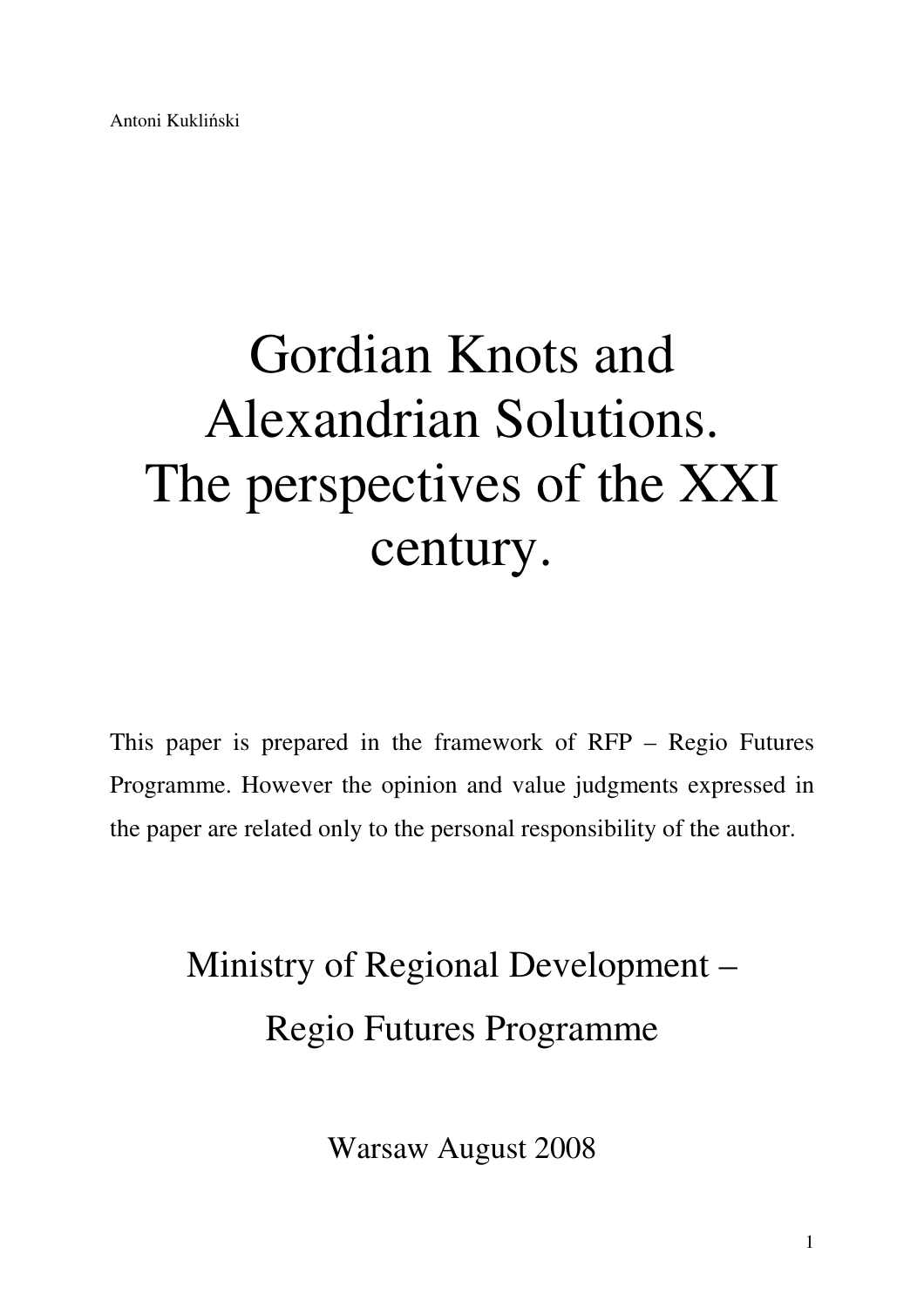## **Table of content**

 $\mathbf{A}$ .

The Regio Futures Programme – Gordian Knots and Alexandrian Solutions. The perspective of the XXI century. The vision of the IV Warsaw Conference.

I. The human mind and imagination facing the enigma of the future II. The dilemmas and the Gordian Knots of the XX century III. The enigma and the Gordian Knots of the XXI century

IV. The Gordian Knots and the reality of the European Regions. The Triple European Mezzogiorno.

V. Quo Vadis Polonia? The polish Gordian Knots in the years 1990-2050

VI. Seven fields of the potential contributions of the IV Warsaw Conference

### B.

Polonia Quo Vadis?. Knowledge – imagination – responsibility.

# $\mathcal{C}$

The inputs of the Regio futures Programme into the New Programme of the Club of Rome

## D.

Towards a New Methodology of RFP.

## E.

Post scriptum.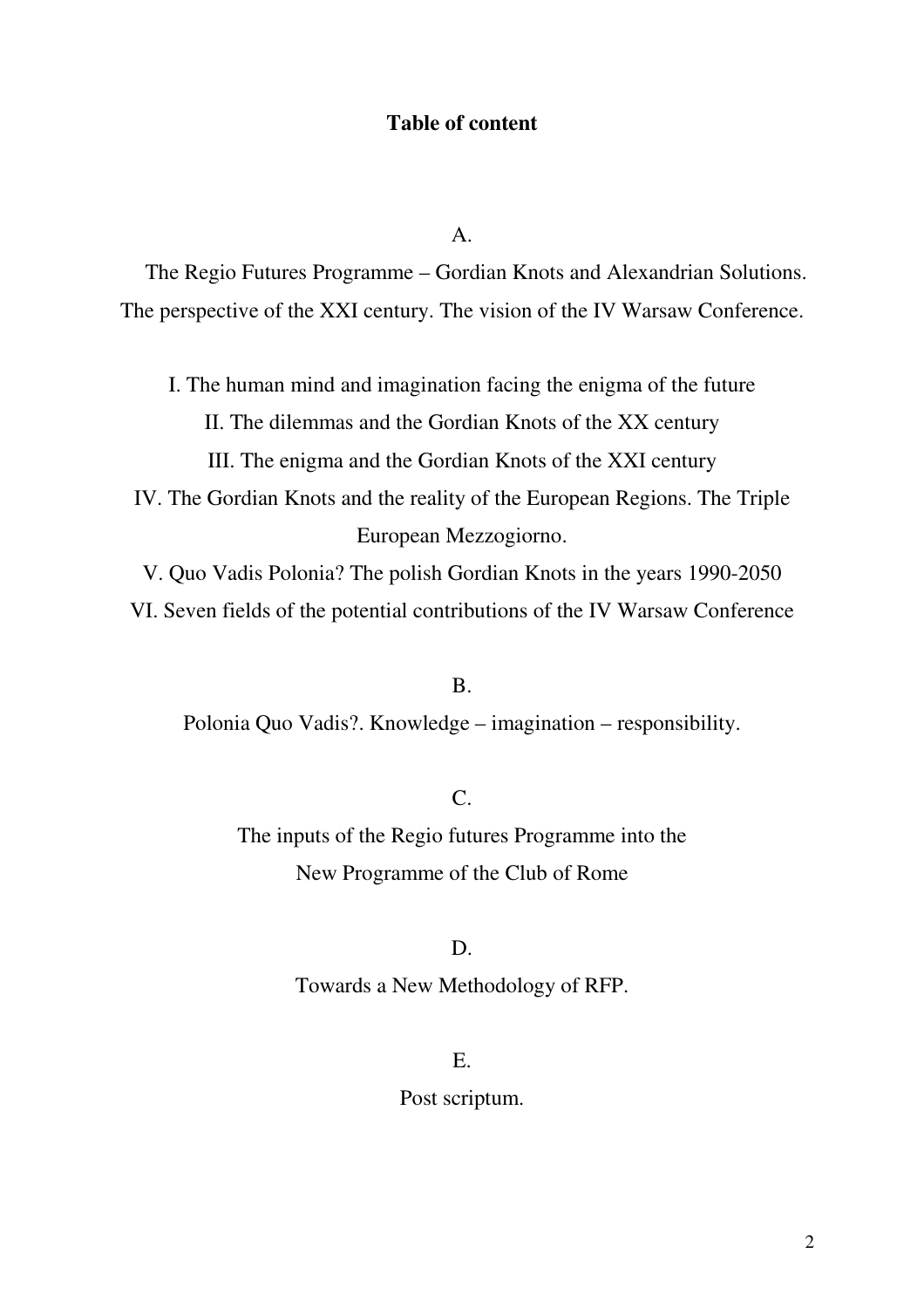## **The Regio Futures Programme, Gordian Knots and Alexandrian Solutions. The perspectives of the XXI century. A vision of the IV Warsaw Conference October 2008**

#### **Introduction**

The consistent and effective activity of the Polish Ministry of Regional Development in 2007 and 2008 has created the intellectual and pragmatic reality of the Regio Futures Programme documented inter alia in a growing list of publications in English and in Polish<sup>1</sup>. A new stage in the development of RFP will be started by The IV Warsaw Conference organized by the Polish Ministry of Regional Development in cooperation with, The Club of Rome and the Polish Economic Society. This conference will have three dimensions .

The global dimension related to the dramatic transformations of the global scene in the experiences and prospects of the XX and XXI century.

The European dimension tested in a brainstorming dimension related to the experiences of the Triple European Mezzogiorno – Southern Italy, Eastern Germany and Eastern Poland.

The Polish dimension is formulating the bold and crucial question – Polonia Quo Vadis?

The intellectual and pragmatic climate will be dominated by the spirit of innovative

controversy crossing the limits of conventional wisdom and political correctness.

In methodological perspective the conference will test the assumption that the concept of Gordian Knots and Alexandrian Solutions is an effective vehicle improving the cognitive and pragmatic dimension of RFP. In this cognitive and pragmatic framework and motivation we well outline six short chapter of this paper:

I. The human mind and imagination facing the enigma of the future

II. The dilemmas and the Gordian Knots of the XX century

III. The enigma and the Gordian Knots of the XXI century

IV. The Gordian Knots and the reality of the European Regions. The Triple European Mezzogiorno.

V. Quo Vadis Polonia? The polish Gordian Knots in the years 1990-2050

VI. Seven fields of the potential contributions of the IV Warsaw Conference

 1 P. Jakubowska, A. Kukliński, P. Żuber (eds), *The Future European Regions*, The Ministry of Regional Development, Warsaw 2007,

K. Rybiński, P. Opala, M. Hołda, Gordian Knots of the XXI century, Warsaw 2008

P. Jakubowska, A. Kukliński, P. Żuber (eds), Problematyka Przyszłości Regionów, Warszawa 2008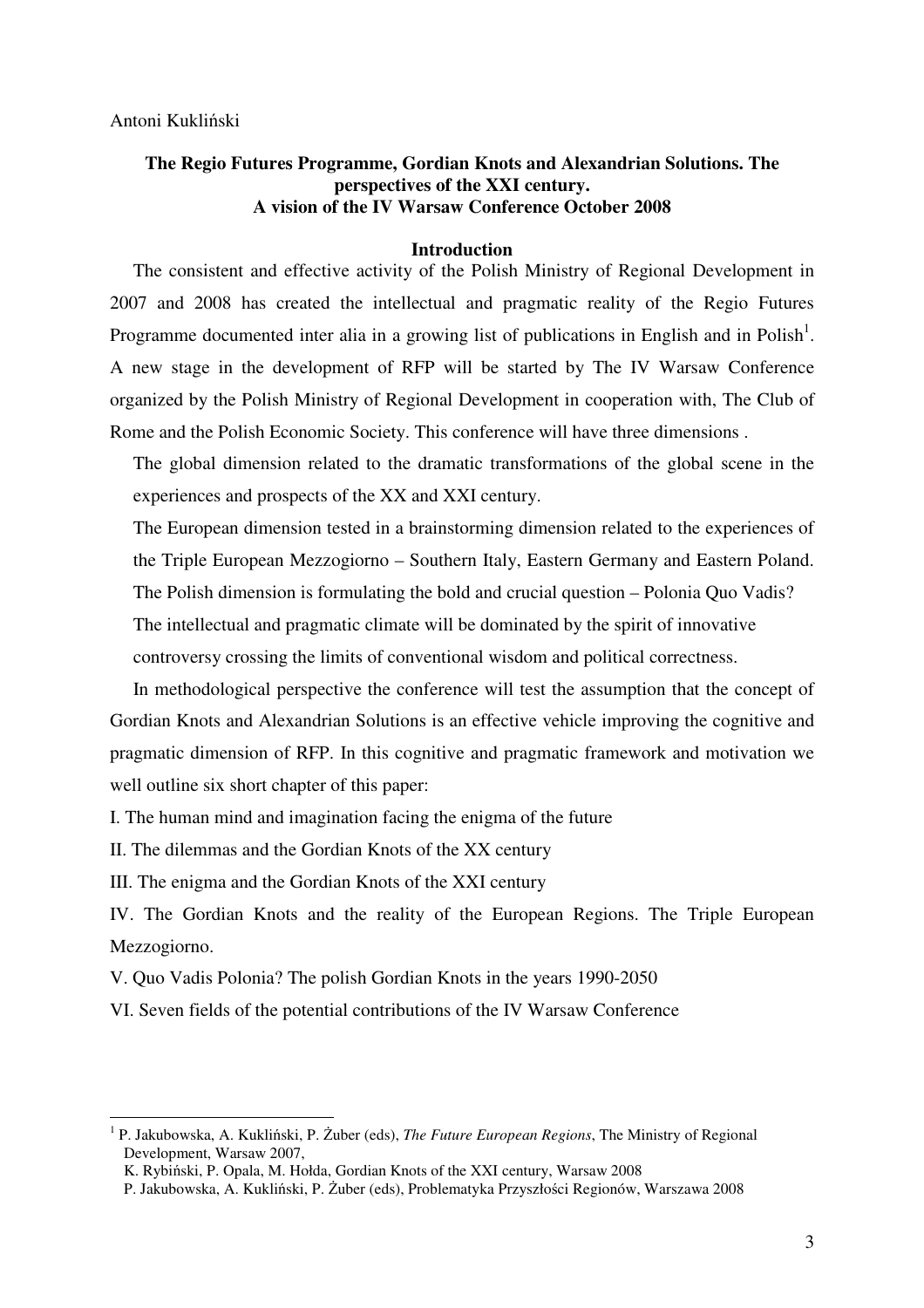#### **I. The human mind and imagination facing the enigma of the future**

The enigma of the future is creating a set of challenges, which may be outside the boundaries of our wisdom and imagination. We know that the prevision of the future is impossible but necessary. We know that we should master the art to expect the unexpected, we know that, we are living in an age of unprecedented global risk and universal uncertainty. This knowledge however should be a source of our intellectual modesty, but not a source of surrender facing the enigma of the future. This enigma is creating an unprecedented historical demand to promote a New Futurology integrating our wisdom, imagination and moral courage to see the emerging blessings and disasters of the Future.

The enigma of the future is a challenge for our wisdom and imagination and not an excuse for surrender and nihilistic motivations and approaches. An intellectually charming and brilliant nihilistic approach we find in the magnificent book of N.N. Taleb<sup>2</sup> including the following formulation:

*"I find it scandalous that In spite of the empirical record we continue to project into the future as if we were good at it, using tools and methods that exclude rare events. Prediction is firmly institutionalized in our world. We are suckers for those who help us navigate uncertainty, whether the fortune-teller or the well-published (dull) academics or civil servants using phony mathematics"* 

This great book is an excellent contribution presenting an rich and imaginative documentation of a wrong thesis.

Our October 2008 Conference should use fully the charming intellectual capital of the book of N.N. Taleb. In this context we should revive our attention to the volume published by UNESCO in 1992 where we find the following formulation $3$ 

"*Prospective is neither forecasting nor futurology but a mode of thinking for action and against fatalism. Prospective recognizes that the future is the 'raison d'être of the present'*, *that it is multiple and uncertain, and that it is a way for everyone to take control of their own futures*"

I am convinced that a very high spirit of intellectual and pragmatic controversy can be achieved in the discussion of the two models facing the future presented in the books of M. Godet and N.N. Taleb. If it is not too late we should invite both authors to join the panel of our October Conference.

<sup>2</sup> N.N. Taleb, *The Black Swain,* Penguin Books, London 2007

<sup>3</sup> M. Godet, *From Anticipation to Action,* UNESCO, Paris 1992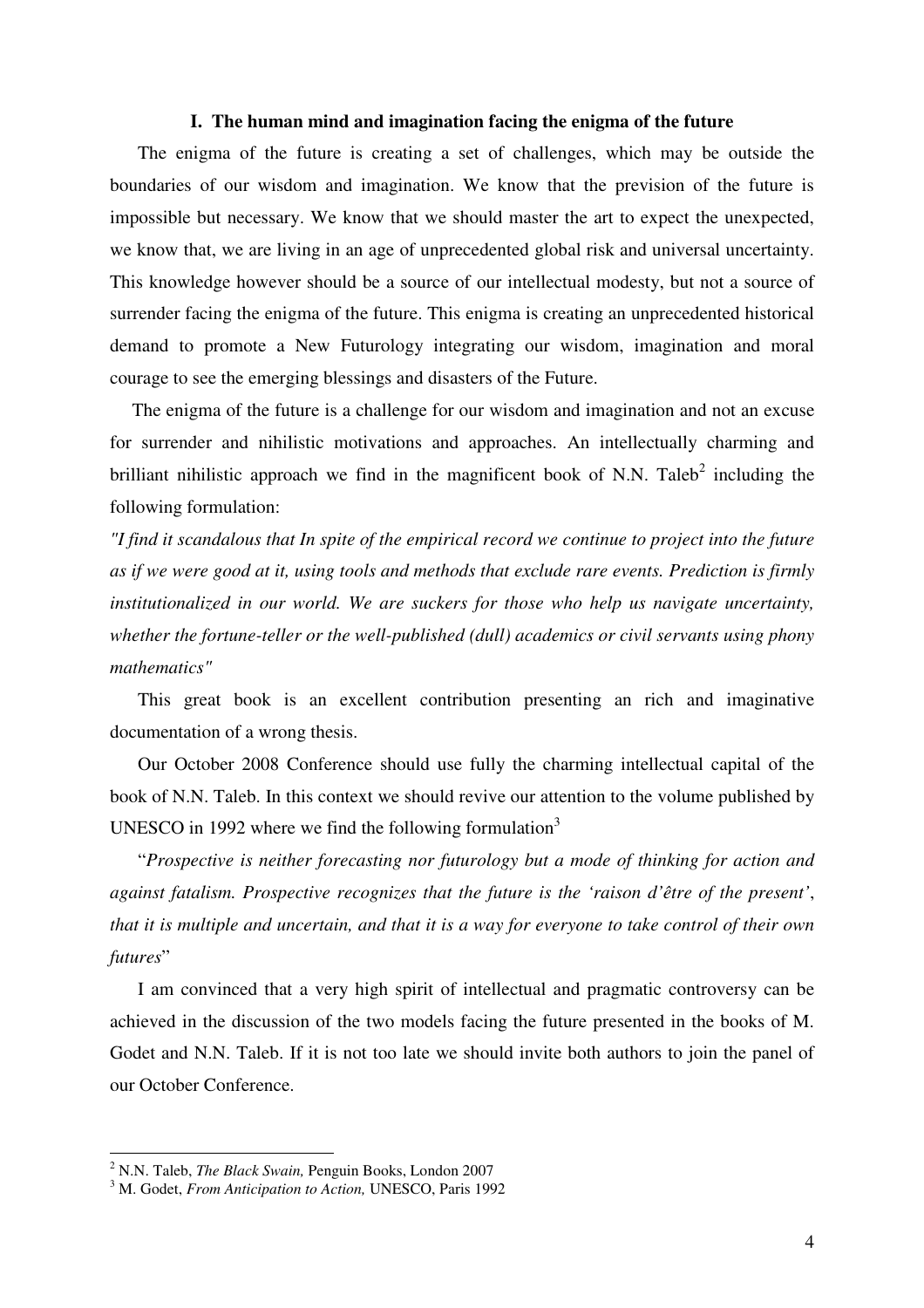On the Polish scene the Taleb controversy will be animated by the excellent papers of R. Galar and W. Lametowicz.

#### **II. The dilemma and the Gordian Knots of the XX century.**

 The XX century is a complicated dramatic and tragic chapter in the human history open to multiple interpretations and value judgments. The XX century was an age of great wisdom and heroic courage and an age of historical blunders, and moral and material destruction of unprecedented intensity and scale. We propose to apply two concepts in the interpretation of the experiences of the XX century – the concept of dilemmas and concept of Gordian Knots.

Just to open our discussion in this field let me mention four dilemmas of the XX century:

- 1) the tragic dilemma of war and peace
- 2) the dramatic dilemma liberal democracy versus totalitarian systems
- 3) the contrasting experiences of global capitalism, the great depression of the early thirties and the golden time of the years 1950-75
- 4) the dilemma of two ideologies as trajectories of the development of the global order Keynesism versus neoliberalism

The concept of dilemmas is well established in the framework of our thinking. The idea to interpret the experiences of the XX century in the framework of Gordian Knots and Alexandrian Solutions is a new idea<sup>4</sup> to be tested in the discussions of our conference.

The most important question in this field is the success or failure of the process of the transformation of the Gordian Knots into Alexandrian Solutions.

In the vast and tragic experiences of the XX century we can find three historical situations which to my mind could be analyzed as innovative case studies.

#### Case one

The Gordian Knot of deteriorating global ecology of the XX century. The Gordian Knot was well defined, some mild Alexandrian Solution were proposed. No Alexandrian Solutions were applied. The Gordian Knot of global ecology of the XX century was in an aggravated state shifted to the scene of the XXI century.

 4 Compare K. Rybiński, P. Opala, M. Hołda, op. cit.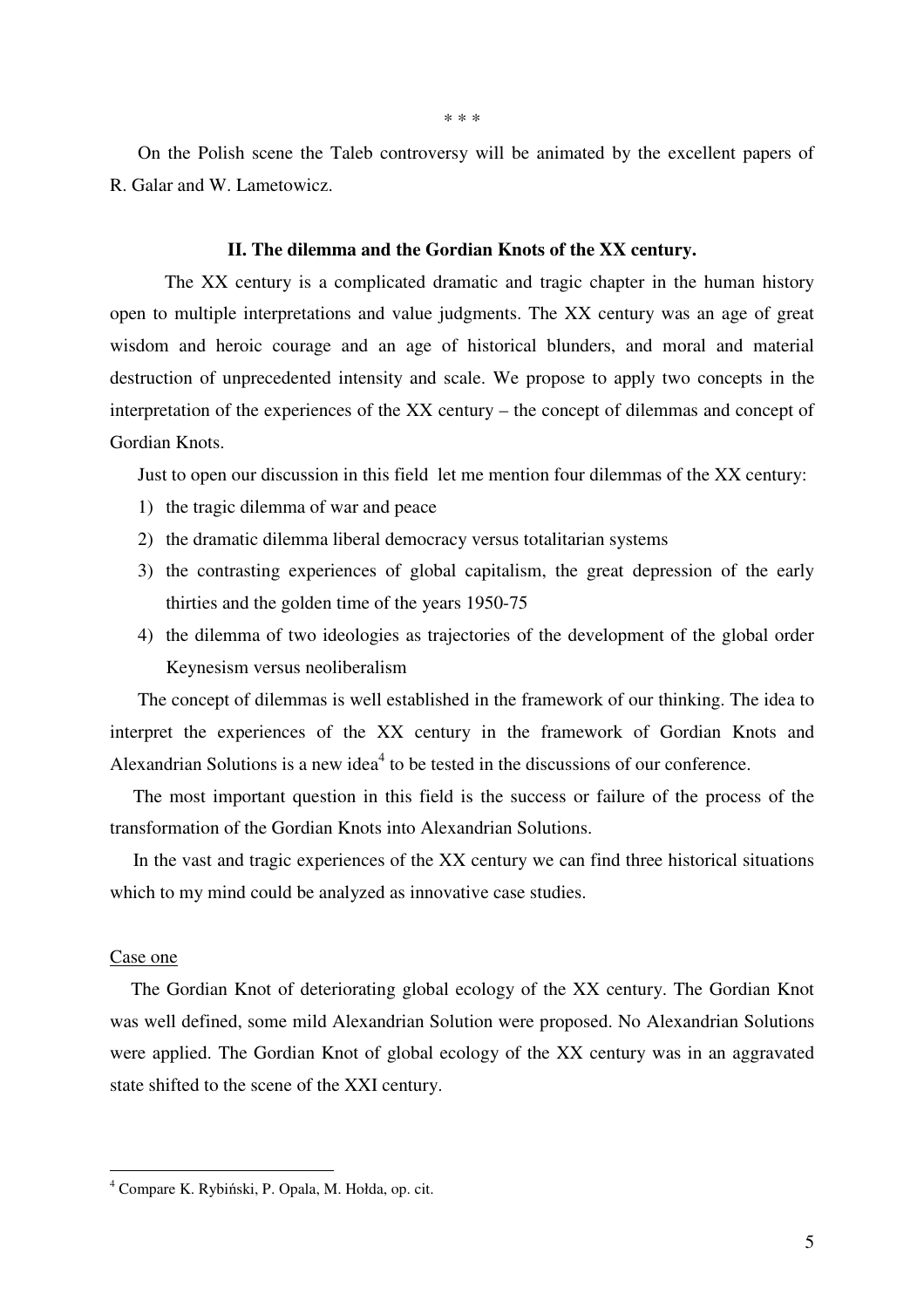#### Case two

The Gordian Knot of world War Two was cut by the Alexandrian Solutions of the great victorious coalition. The Alexandrian Solutions have created a new global order which was well functioning for about 50 years.

#### Case three

 $\overline{a}$ 

The Gordian Knot of Cold War was not resolved by a successful Alexandrian Solution introducting a new era of peace and prosperity. The Cold War was suspended in the last decade of the XX century and has reemerged in a new shape in the first decade of the XXI century – a redefined Cold War<sup>5</sup>. Naturally this pessimistic judgment is open to critical evaluations. We should however try to face the hard facts of the global situation of the beginning of the XXI century being a legacy of the historical blunders of the last decade of the XX century.

\* \* \*

The global scene of the XX century could be seen as a grand dynamic mosaic of 1000 regions – strong and weak regions, dynamic and stagnancing regions, innovative and imitative regions, regions of prosperity and regions of misery. In the analysis of the regional experiences of the XX century we can use the framework of the dilemmas of Gordian Knots seen in macro historical and macro geographical perspective. This perspective is an innovative feature of the Regio Futures Programme to be expanded by our October Conference.

*"That rankles with Moscow. Imperial memory is powerful force, instilling a yearning for lost glories and an urge for new modes of influence, acknowledgment and respect. It should surprise no one that, once the Kremlin made a strategic decision under Putin* 

<sup>5</sup> compare A. Cowell, *Churchil's definition of Russia still rings true*

*reassert control over its own energy resources, outsiders would have a hard time navigating the oil and gas business that gives the Moscow elite control over such massive wealth and power.* 

*There* is a sense, *too, that by projecting itself as a pole of opposition to Western plans, Moscow is offering itself as an alternate, a counterweight and an equal player, defining itself quite deliberately as the West's muscular opposite, as much to the "other" as in 1939. Sometimes that divide takes on the trappings of a redefined Cold War."*  International Herald Tribune, August 2-3 2008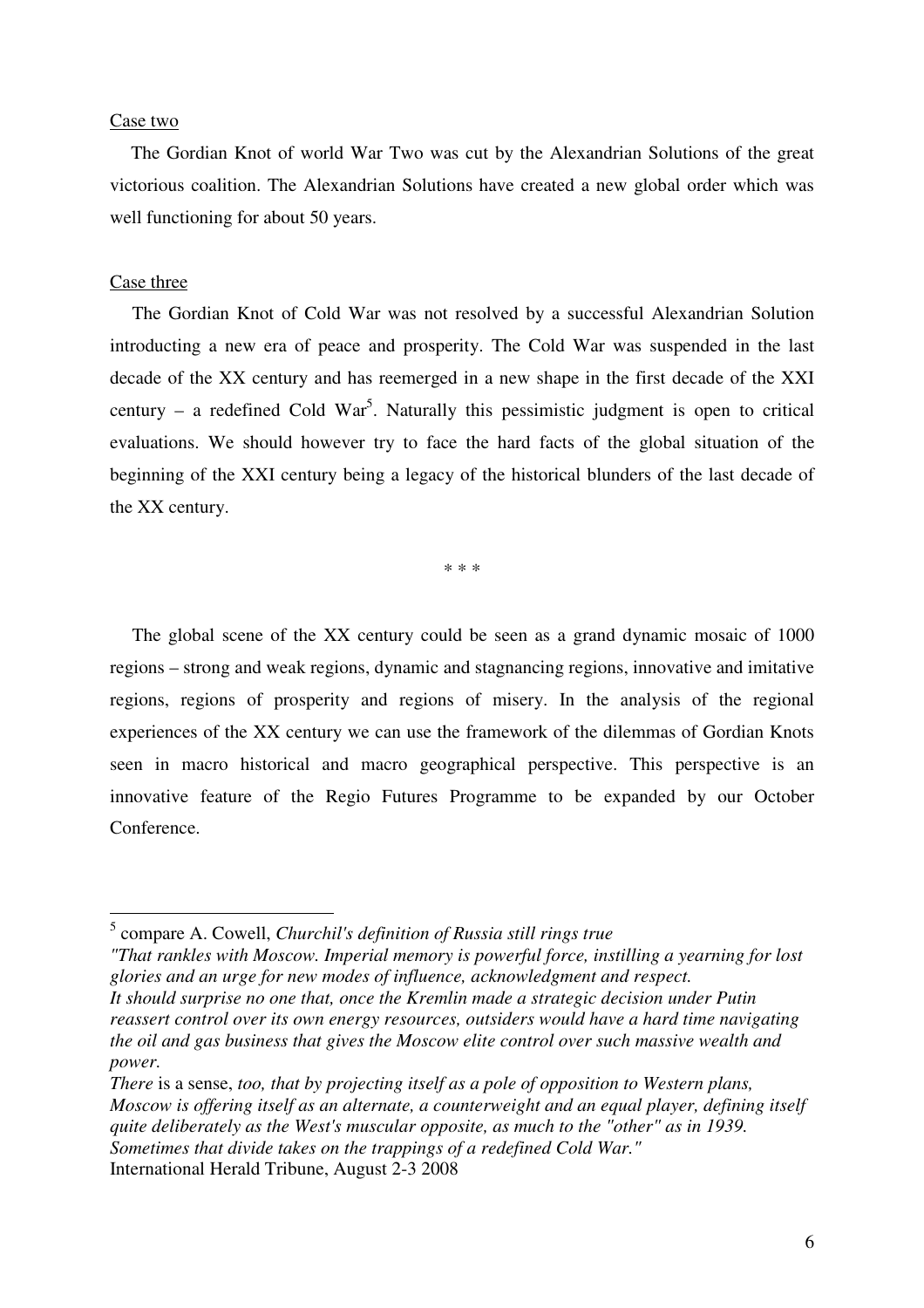#### **III. The enigma of the XXI century**

 It is both impossible and necessary to face the enigma of the XXI century. This enigma is created not only by the non predictable processes which will emerge in the conditions of universal uncertainty of the future.

This enigma was created also by the historical experiences of the XX century, which was not able to design and implement a new global order at the end of the XX century changing the suspension of the Cold War into on era of permanent peace and prosperity. In this context we would like to quote six theses outlining the processes of the creation and destruction of the global order in the years  $1815-2050^6$ .

- **1) The creation and destruction of the global order as the dialectic of the processes of long duration and turning points**
- **2) The creation and development of the global order in the years 1815 1914**
- **3) The destruction of the global order in the years 1914 1945**
- **4) The great renaissance of the global order in the years 1945 1985**
- **5)** *Á la recherché du temps perdu* **. Why in the temporal framework of the 25 years 1985 – 2010 it was impossible to create a new global order for the 21st century?**
- **6) The perspective of the creation of a new global order in the years 2010 2050 versus the perspective of global chaos and catastrophe**

The next step in our analysis are seven theses as a pluralistic set of visions related to the prospective experiences of the XXI century<sup>7</sup>

*Thesis one* – the  $21<sup>st</sup>$  century will be an age of global risk and universal uncertainty

*Thesis two* – We are witnessing the deep transformation of the global scene

*Thesis three* – In the beginning of the  $21<sup>st</sup>$  century we face a very deep crisis of the global elite of power, money, science and culture

*Thesis four* – The experiences of the  $21<sup>st</sup>$  century may reverse the omnipotent trend of globalization<sup>8</sup>

<sup>7</sup> A. Kukliński, The 21<sup>st</sup> century. Brainstorming Reflection [In:] *Faces of the 21<sup>st</sup> century* op. cit.

<sup>&</sup>lt;sup>6</sup> A. Kukliński, The creation and destruction of the global order [in:] A. Gąsior-Niemiec, A. Kukliński, W. Lamentowicz (eds) *The faces of the 21st century,* Warsaw 2008

<sup>8</sup> compare T.L. Friedmann, *The World is Flat Ferrar Strans and Giroux*, New York 2005

The thesis that the World is flat is loosing its validity; see L. Rother, J. Rising cost of shipping drives new strategies. Oil prices help push relocation of factories closer to consumers. International Herald Tribune, August 4 2008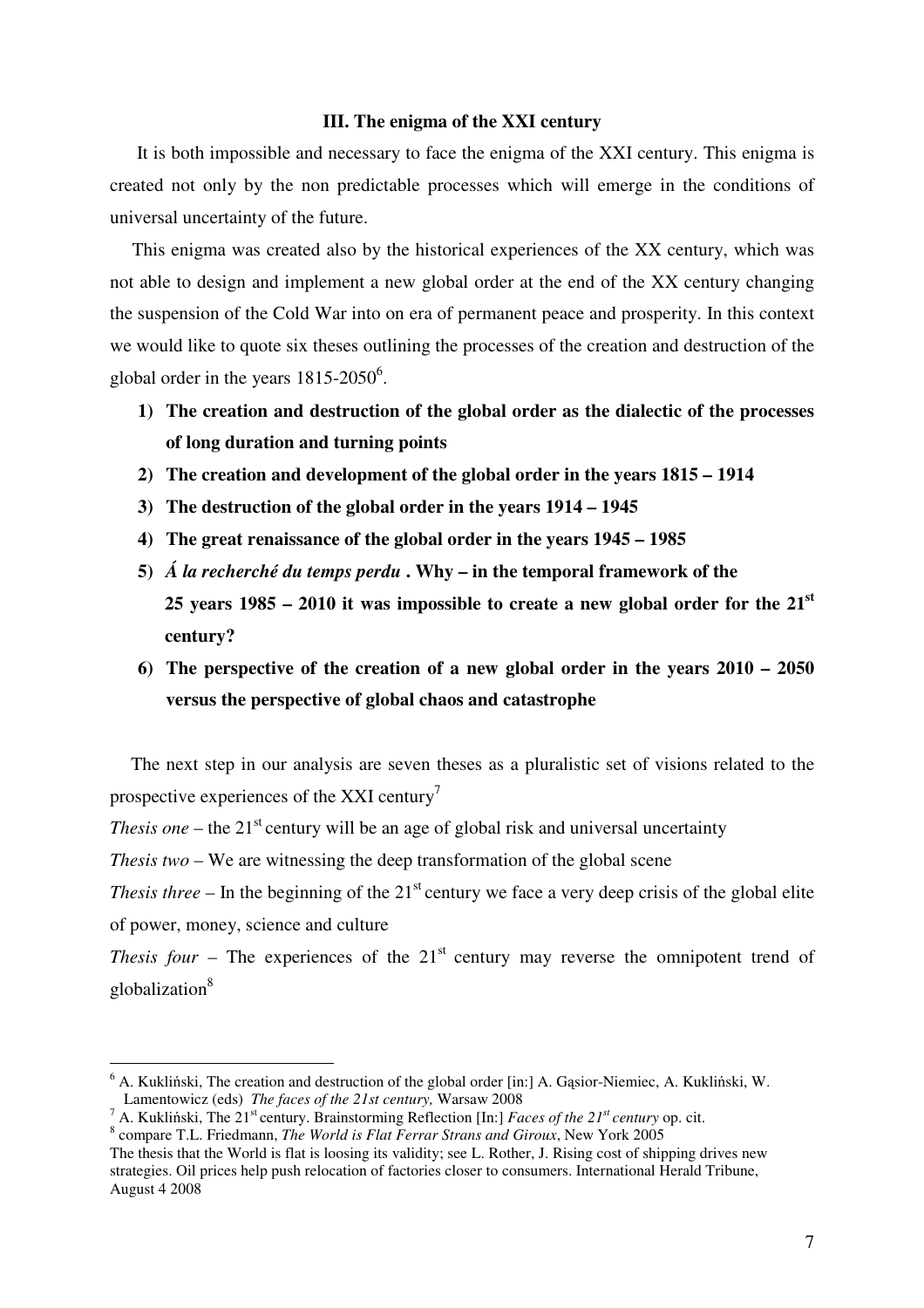*Thesis five* – The experiences of the 21<sup>st</sup> century poses a great challenge for the system of liberal democracy

*Thesis six* – The experiences of the  $21<sup>st</sup>$  century may lead to the collapse of the system of global ecology

*Thesis seven* – The experiences of the  $21<sup>st</sup>$  century may be seen as a challenge of Gordian Knots and a scene of Alexandrian Solutions related to those Knots

These two papers of A. Kukliński could be seen as an introduction to the path breaking study of K. Rybiński, P. Opala and M. Hołda *"Gordian Knots of the XXI century"*<sup>9</sup>

The scope of the volume is very broad and comprehensive. It is not however a holistic volume. The whole domain of culture is beyond the scope of the attention of the volume. The scope of the volume is dominated by six global fields important as scenes of the emergence of the Gordian Knots:

The global finances

The global economy

The global governance and geopolitical transformations

The global demography

The global environment

The global science and technology

From the pragmatic point of view the most important chapter of the study is chapter five. policy implications – Alexandrian Solutions.

There are five Alexandrian Solutions discussed in the study:

1) Alexandrian Solution to the *"political cannibalism"* Gordian Knot

2) Alexandrian Solution to the limit to growth

3) Alexandrian Solution to aging and migration

4) Alexandrian Solution to the rise of China and the failure of Western democracy

5) Alexandrian Solution to financial markets hegemony and the emergence of new global players.

\* \* \*

The set of five Alexandrian Solutions is an innovative and bold formulation. We have however a long way to go, until we formulate a holistic list of Gordian Knots and Alexandrian Solutions of the XXI century. The study of three Authors is only a first and

 9 K. Rybiński, P. Opala, M. Hołda op.cit.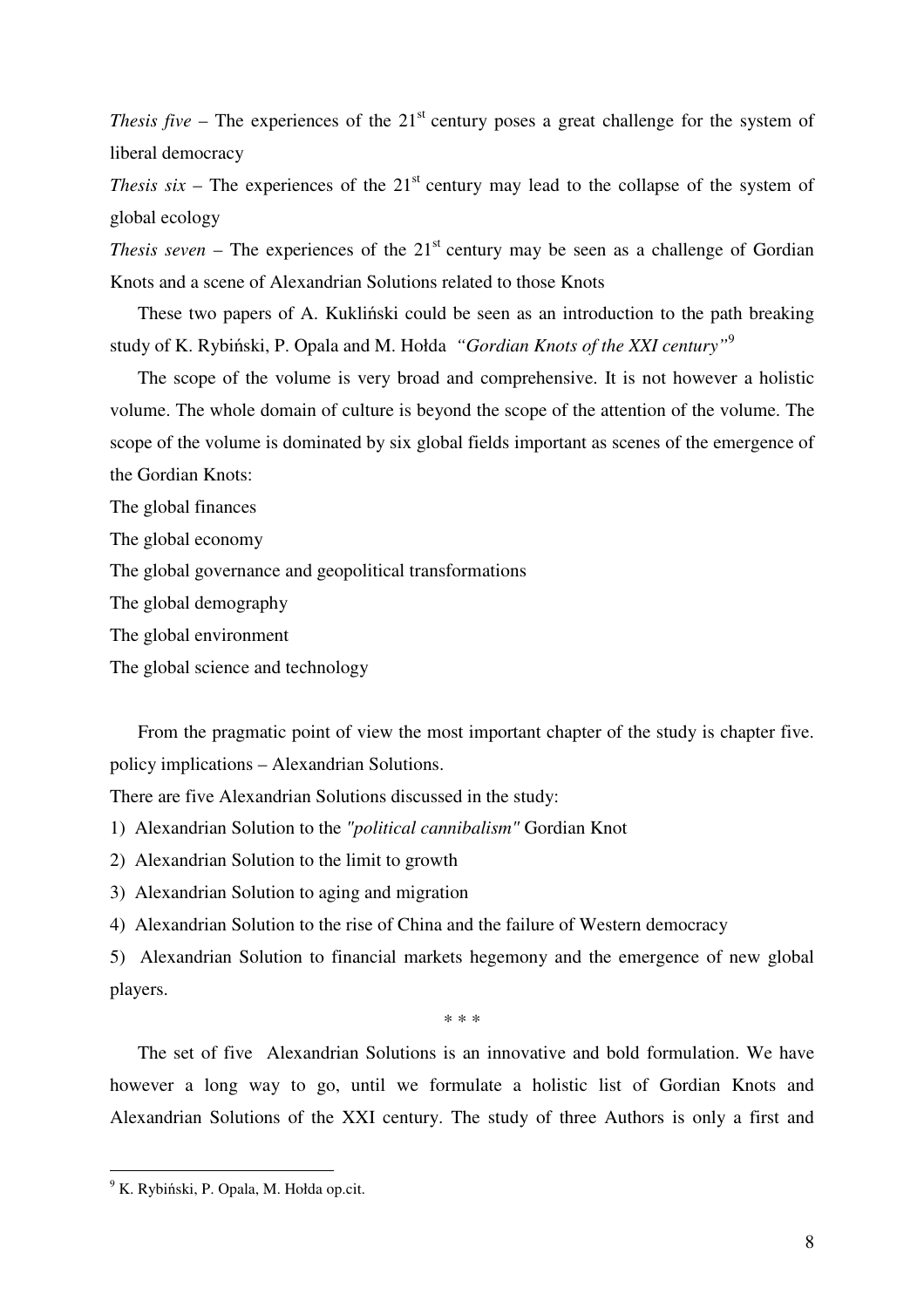preliminary step opening this trajectory of thought and actions. I am convinced that the next step along this trajectory will be created by the contribution of the October Conference

\* \* \*

In the conclusion of the III Chapter of this paper let me present the following general reflexion. The crucial Gordian Knot is the strategic blindness of the global elites responsible for the fate of the XXI century. Let us assume for a moment that the grand, informal team of the global elite is a community of one thousand personalities representing government, corporations, international organizations, banks, religions, science and culture ect., ect.

 It is difficult to believe, but it is true that this community is strategically blind not able to think in the framework of an effective global order. This community is not willing to face the enigma of the XXI century.

In this context we can say that the brilliant book<sup>10</sup> of the N.N. Taleb is not only wrong but also very dangerous. It is eliminating the foundations of our responsibility for the future. The deeply internationalized internalized notion of the responsibility for the future is one of the grand ideas of our October Conference. It has direct implications for all discussions related to the Future of Regions of the XXI century. The responsibility for the future is an idea deeply incorporated into the system of value judgments of the Regio Futures Programme. Let as quote in this context the following formulation of Jean Marie Rousseau<sup>11</sup>:

"*In parallel, instead of fearing the future, it is possible to explore an idealistie world. Preventing from looming any creativity crisis, choosing a "preferred future" in order to understand blockages for achieving it, could offer an iterative exploration of times and contexts. George Bernard Shaw yet advised us a long time ago that "We are made wise not by the recollection of the past but by the responsibility for the future." Instead of just trying foresight exercises and while forecasting aims at exploring and anticipating the future, it is then considered to follow a reverse way to be regarded as an "Iterspective": from the wished future, towards the complex present... in order to make the future help understand and reshaping the present.* 

*From one side which represented by the Bench-Learning axis - promoting the local image and re-tuning the societal landscape - and the other one axis for the so-called Iterspective in order to "remember the future", it is possible to generate a creative tension between a current position and the future! Thanks to this behavior and openness in learning from others, but* 

<sup>&</sup>lt;sup>10</sup> N.N. Taleb op.cit.

<sup>&</sup>lt;sup>11</sup> J.M. Rousseau, Movinnation as a driving force of the  $21<sup>st</sup>$  smart territories [in:] A. Kukliński, K. Pawłowski (eds) Futurology - the challenges of the XXI century, Nowy Sącz 2008 (in print)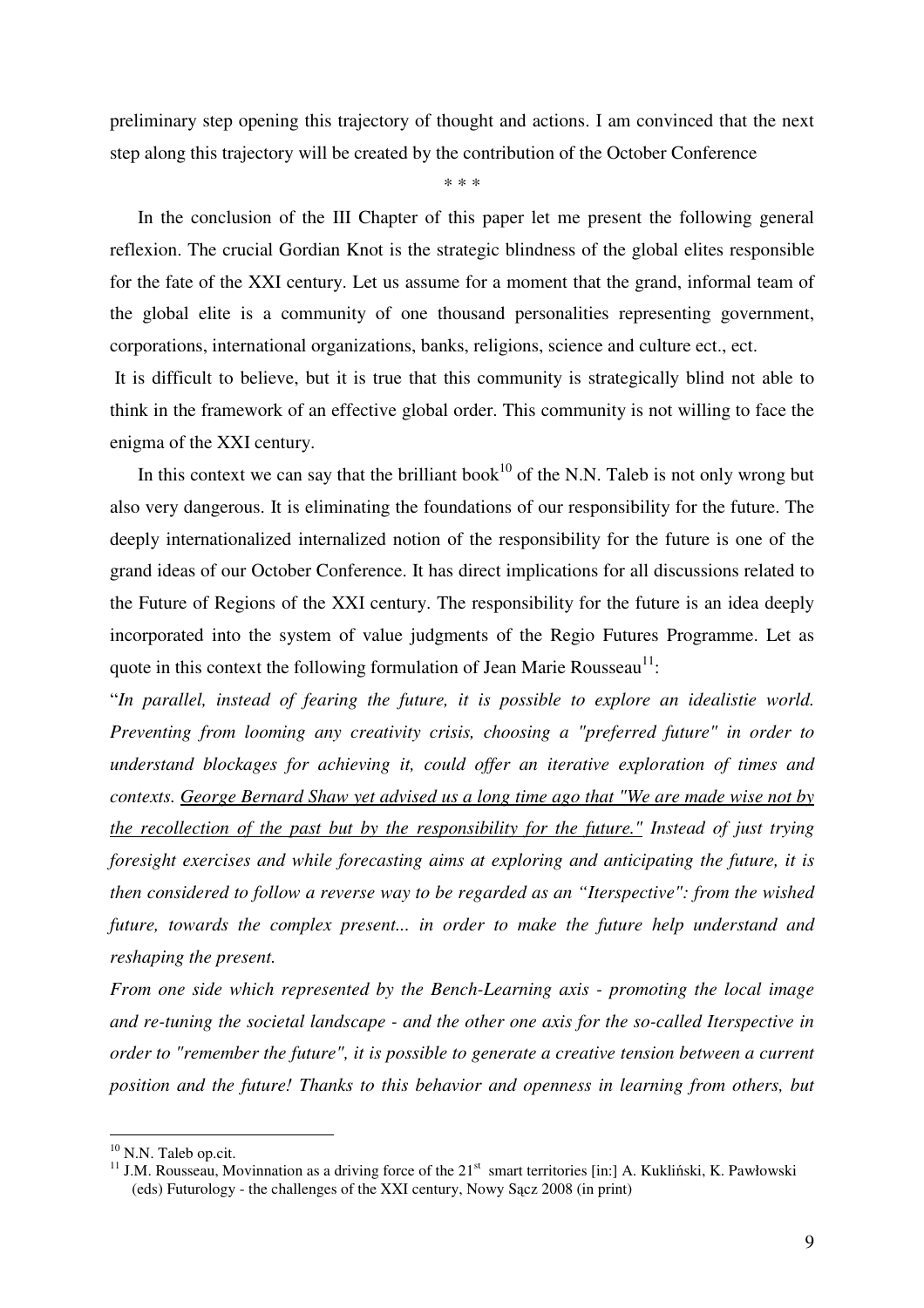*also thanks to the association of the whole population within the territory, the regional competitiveness can be reinforced and propose a resistance to centrifuge socio-economical forces, such as brain-drain, capital-drain, so-called "délocalisations", industrial disinvestments, students' disaffection, etc."* 

## **IV. The Gordian Knots and the Reality of European Regions. The Triple European Mezzogiorno.**

The concept of Gordian Knot can be applied in six spatial scales – global, continental, sub continental, national, regional and local. We can find a differentia specifica at each spatial level. The common denominator is however in the treshhold at the minimum size of the institutional ego responsible for the creation of the Gordian Knot and for the possible invention and application of the Alexandrian Solution. There is no doubt that the region as an economic, social, cultural, political and institutional community could be seen as a scene of Gordian Knots and Alexandrian Solutions.

A new hypothesis is introduced into the Programme expressed in the interaction of a set of four concepts:

- long duration
- barriers for development
- Gordian Knots
- Alexandrian Solutions

This interaction is outlined in the following way:

*Primo* - in the process of long duration of a given region, a set of developmental barriers is emerging. The economic, social, political and cultural structures of the region are not able to reverse this process, so the barriers are stronger and stronger in the consecutive chapters of the historical experiences of the given region.

*Secundo* - the conventional decision making reality is not able to outline and implement a set of strategic choices which would create a turning point liquidating the historical barriers. *Tertio* - This situation of cumulating of unborn, not formulated and not designed and implemented strategic decisions overcoming the developmental barriers is defined as a

Gordian Knot. *Quatro* - Following the failure of the conventional decision making process the Alexandrian Solutions are the only way to cut the Gordian Knots of the given Region.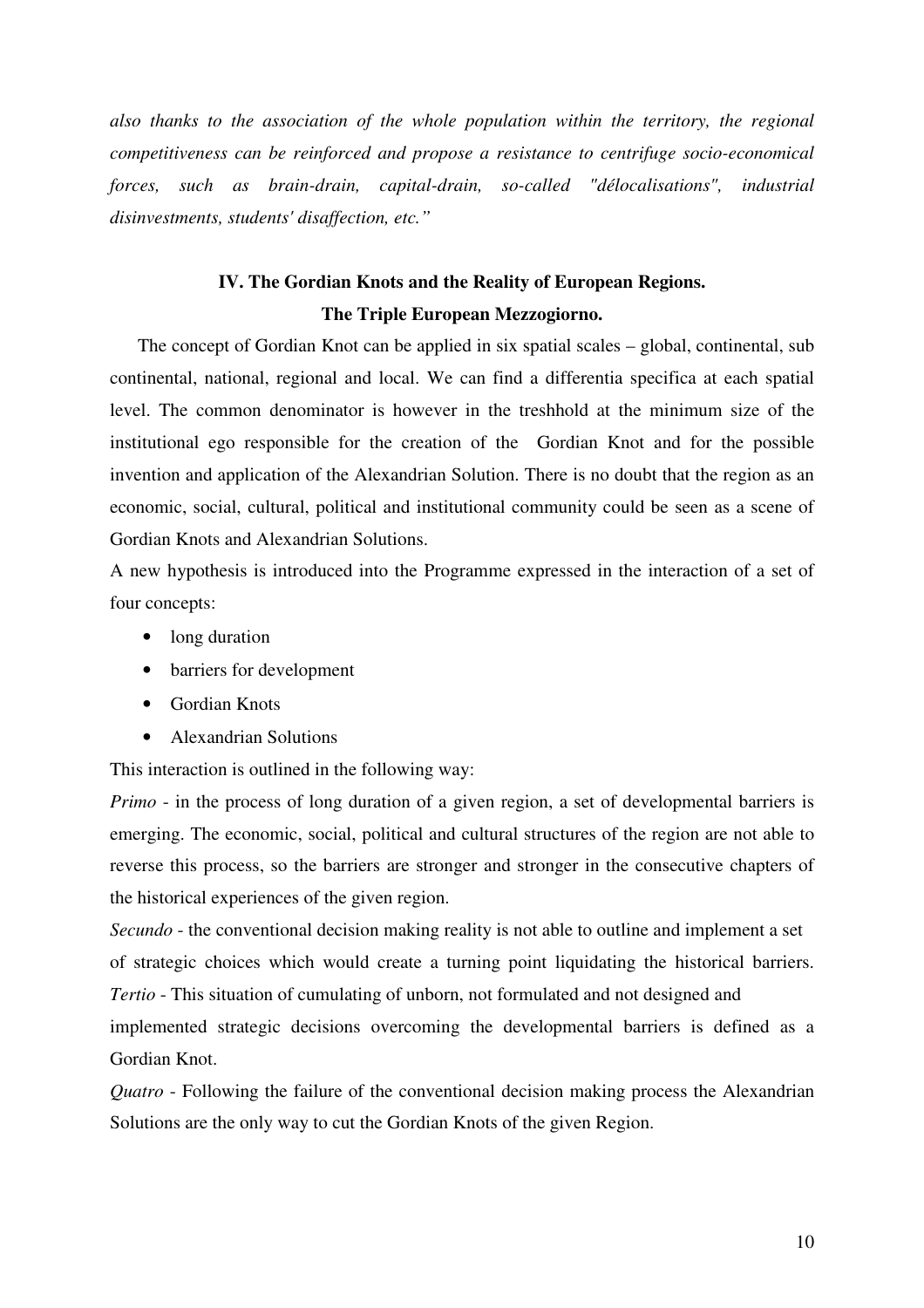This model of thinking could be applied in the analysis of the reality of European Regions. This reality is a scene of long duration incorporating the very long secular time horizon. The study of T. Zarycki published in this volume is just opening this sequence of secular studies which should be developed analyzing the regional experiences in different parts of Europe.

The analysis of long duration will discover the process of the emergence in some regions of pronounced barriers for development. The persistent existence of those barriers as an phenomenon of long duration will transform those barriers into Gordian Knots facing the total impotence of the conventional institutional structures of the given region (the lock in situation).

In this condition the bold stroke of Alexandrian Solution is the only way to eliminate the barriers of long duration. The bold stroke, can be seen as a turning point opening a new stage in the developmental of the given region. This sequence long duration – barriers for development – Gordian Knots and Alexandrian Solutions can probably by discovered in the experiences of almost all European regions.

I think however that this sequence is much more pronounced in the European periphery than in the European center.

In this context we can say, that the problem of Gordian Knots in the reality of European Regions, is related to two other important problems of the European regional scene. The center – periphery problem and the problem of the dualities of regional structures in Europe. In the papers of Antoni Kukliński, Bruno Amorosso and Anna Gąsior-Niemiec published in this volume we find a well documented proposal to take the case studies of Southern Italy, Eastern Germany and Eastern Poland as an challenging testing field of the sequence, long duration, barriers for development, Gordian Knots and Alexandrian Solutions.

This proposal can be seen as a quartet of innovations:

*Primo* – to open the trajectory of comparative studies related to three regions where the Gordian Knots are a result of different types of long duration emerging from different social, institutional and cultural conditions.

*Secundo –* to open the trajectory of a really holistic studies seeing not only the economic and institutional reality in the spirit of OECD, but also the reality of the system of value judgments and culture which are extremely important in the processes of long duration.

*Tertio* – to open the trajectory of an innovative, controversial and multidimensional discussion related to the comparative and holistic evaluation of the German, Italian and Polish experiences.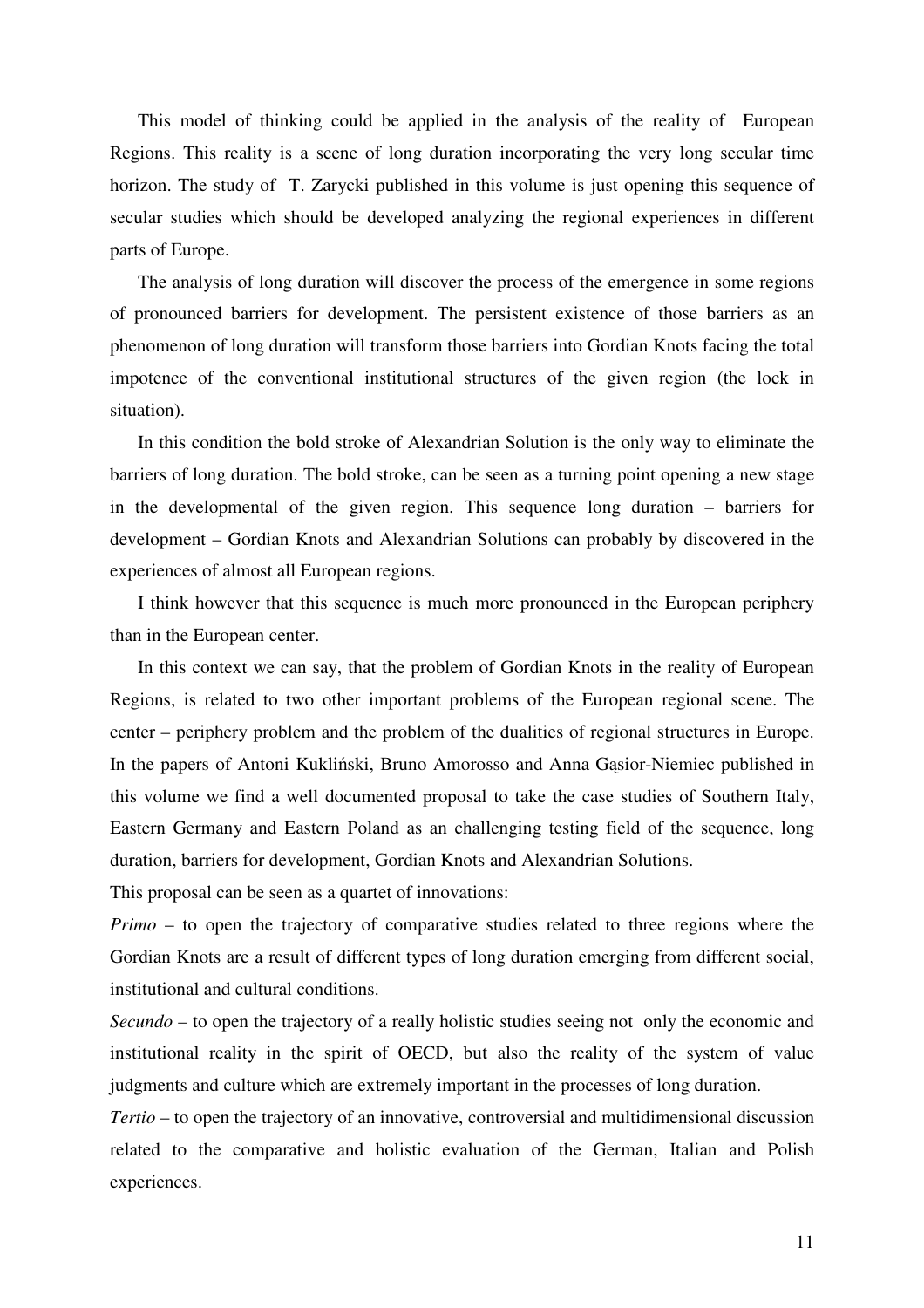In this triple discussion and cooperation we must drop the language of academic round words diplomacy and face the hard facts of the reality of Southern Italy, Eastern Germany and Eastern Poland.

*quarto -* the open the trajectory of four communities involved in the experiences of the Triple European Mezzogiorno:

the academic community the governance community the business community the journalistic community

The dialogue of Four Communities will push out the Triple Mezzogiorno from the domain of the academic ivory tower, into the domain of real problems and processes. Naturally this vision of Triple Mezzogiorno is already outside the limits of the October Conference. This is de facto a suggestion of a next Conference in spring 2009 – A conference of a new type dominated by pragmatic consideration leading to the cooperation of the Three Regions as political, economic, social and cultural entities.

This grand pragmatic Conference could be seen as an contribution to the doctrine and policy of the European Union and OECD. This conference will also open a new chapter of German- Italian - Polish cooperation in the field of broadly defined regional development, regional governance and regional policy.

## **V. Polonia Quo Vadis? The Polish Gordian Knots of the years 1990-2050.**

In 1993 I have edited a volume<sup>12</sup> proposing a grand set of research programs answering the dramatic question Polonia Quo Vadis? I have proposed a set of studies, related to five transformations at the turn of the XX and XXI century:

the technological transformation

the ecological transformation

the economic transformation

the social transformation

 $\overline{a}$ 

the political transformation

It is useful to quote the first sentence of the preface to this volume.

<sup>&</sup>lt;sup>12</sup> A. Kukliński (eds) Polonia Quo Vadis?,, Warszawa 1993, University of Warsaw, The European Institute of Regional and Local Development - EUROREG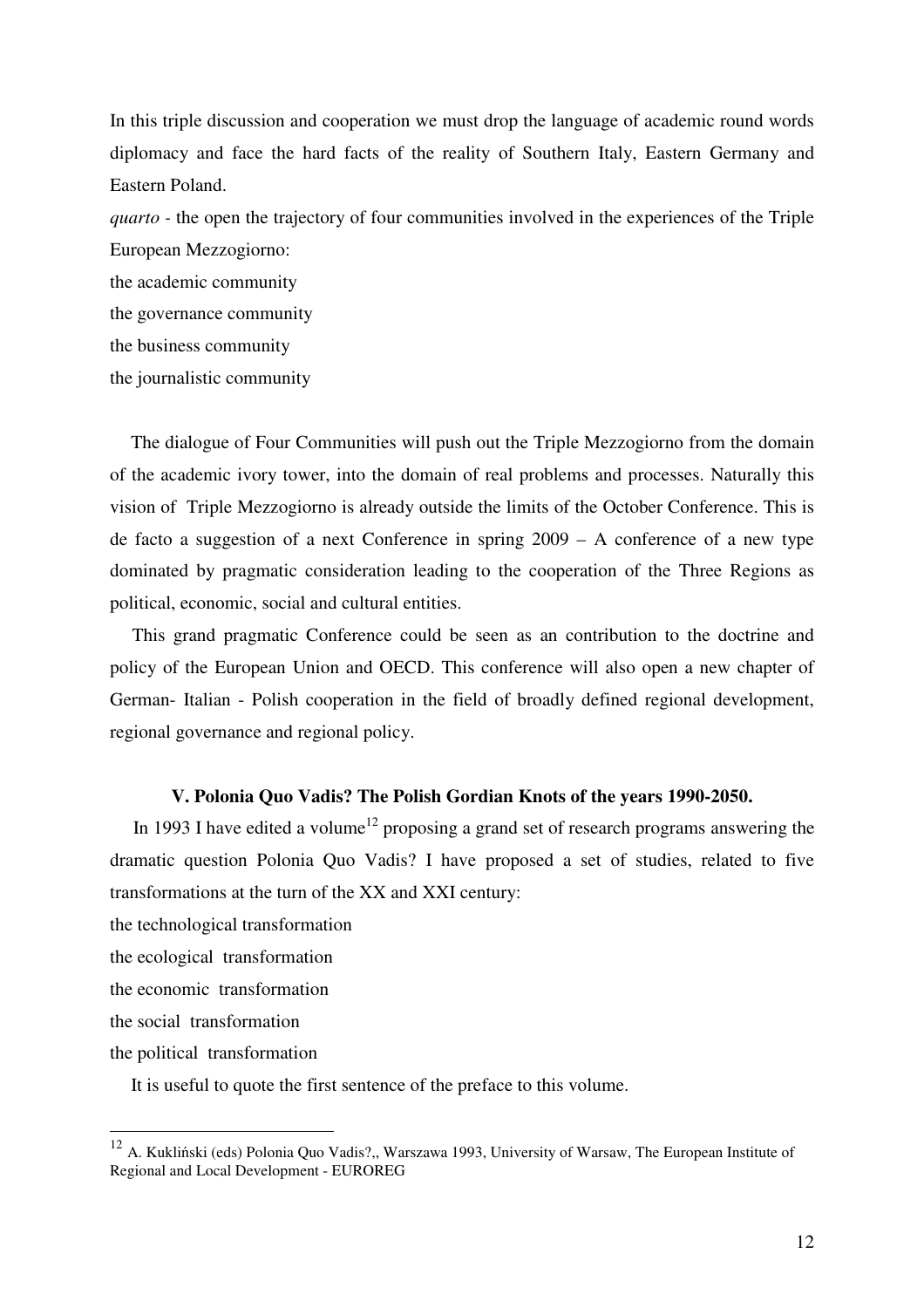*"In Central and Eastern Europe we find a dramatic deficiency of long term thinking. This*  long term thinking is not an irresponsible speculation related to the distant future. If it first of *all a stream of light facilitating the present process of decision making"* 

After fifteen years these words have a pronounced dramatic actuality. Our political elites of all ideological denominations are almost totally absorbed by short term thinking continuously deformed by the pressure of populism which ex definitione is not incorporating the long term visions of Poland's future in the context of European and global scene of the XXI century. In 2008 we should see the not implemented proposals of 1993, in context of the emerging renaissance of strategic studies in Poland.

There are six fields of this renaissance:

1) the activity of the office Prime Minister of Poland promoting studies. The intellectual capital of Poland.

2) the activity of the Polish Ministry of Regional Development promoting a grand international research and conference programme – The Regio Future Programme

3) the activity of the Polish Economic Society and the Polish Association for the Club of Rome supporting a very dynamic Forum of Strategic Thinking

4) the activity of the Commite 2000 Plus of the Polish Academy of Sciences organizing inter alia the discussion – Europe 2050

5) the activity of the WSB-NLU in Nowy Sącz sponsoring the Recife Euro futures Publication Series. Five volume of this series were published in the years 2004-2008

6) the activity of the newly recreated Institute of the  $21<sup>st</sup>$  century, which has published a volume *"The faces of the 21st century"*

Naturally this is only a sample of institutions which are involved in the Renaissance of long term strategies studies in Poland. This Renaissance is de facto a broader and more comprehensive phenomenon. Having a full appreciation for the dynamics of the present Renaissance of the Polish strategic studies we would like to return to the idea of a grand holistic system studies Polonia Quo Vadis, which should be designed and implemented in the next three years as a mater of great intellectual and pragmatic urgency. In this context the panel *Polonia Quo Vadis?* of the October Conference is especially important.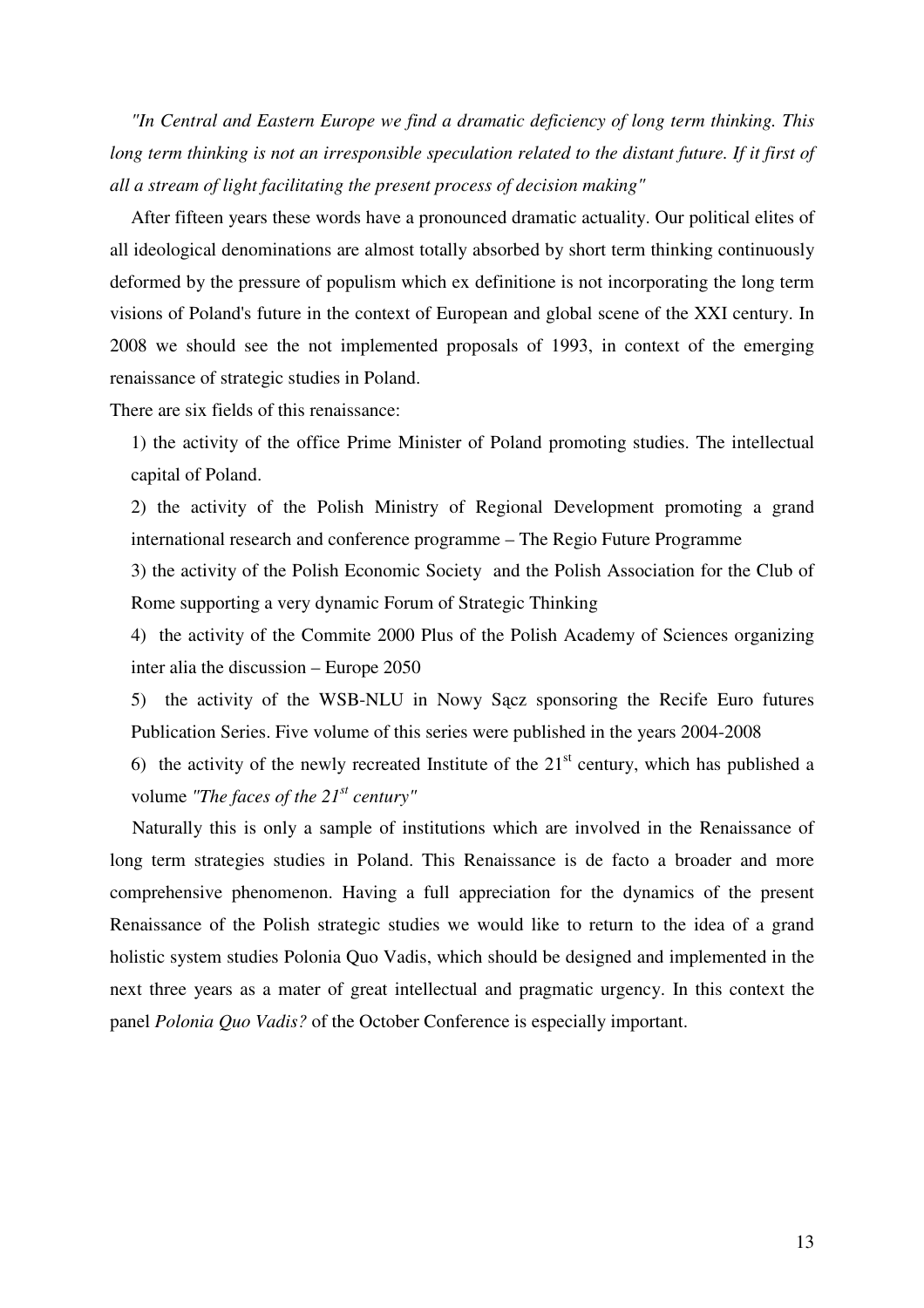#### **VI. Seven fields of the potential contributions of the October Conference.**

I am convinced that the October Conference will be a very successful and multidimensional event. The potential contributions of the October Conference can be envisaged in the following way.

*primo* - a contribution to the design a new grand Programme of the Club of Rome and the incorporation of some results of the Regio Future Programme into the Programme of the Club of Rome – A New Path for World Development

*secundo* - a contribution to the emerging new doctrine of regional development and regional policy inside the European Union. It is an open question if the Regio Futures Programme Could be recognized as a parallel Programme in relation to ESPON. The theory, methodology and empirical Knowledge generated by the Regio Future Programme is covering a set of fields which rightly or wrongly our outside the attention of ESPON. Especially important is the difference in Fragestelung between Regio Futures and ESPON

*tertio* - A contribution to the regional doctrine of OECD, maybe OECD would be interested to promote an improved version of the Regio Futures Programme as a global Programme of **OECD** 

*quatro* - a contribution to the renaissance of Strategic Studies in Poland and in inducement to design and implemented a grand holistic Programme – Polonia Quo Vadis<sup>13</sup>? The driving example of this Programme could be a motivation for other countries of the European Union to start parallel Quo Vadis Programmes. The contribution of Slovenia to the Regio Future Programme is the first example of this diffusion process.

*quinto -* A contribution to the Triple Mezzogiorno Programme and to the idea of a new type of international cooperation in the triangle Germany - Italy - Poland.

*sexto -* A contribution to the theory, methodology and empirical Knowledge created in the framework of the Regio Future Programme. The comprehensive quality of the Programme is opening the way for the diffusion of this Programme in the global scale.

<sup>13</sup> compare: The Dilemma Innovation versus imitation in historical and future oriented perspective – the case of Poland. [in:] A. Kukliński, C. Lusiński, K. Pawłowski (eds) Towards a New Creative and innovative Europe REUPUS volume 5, Nowy Sącz 2007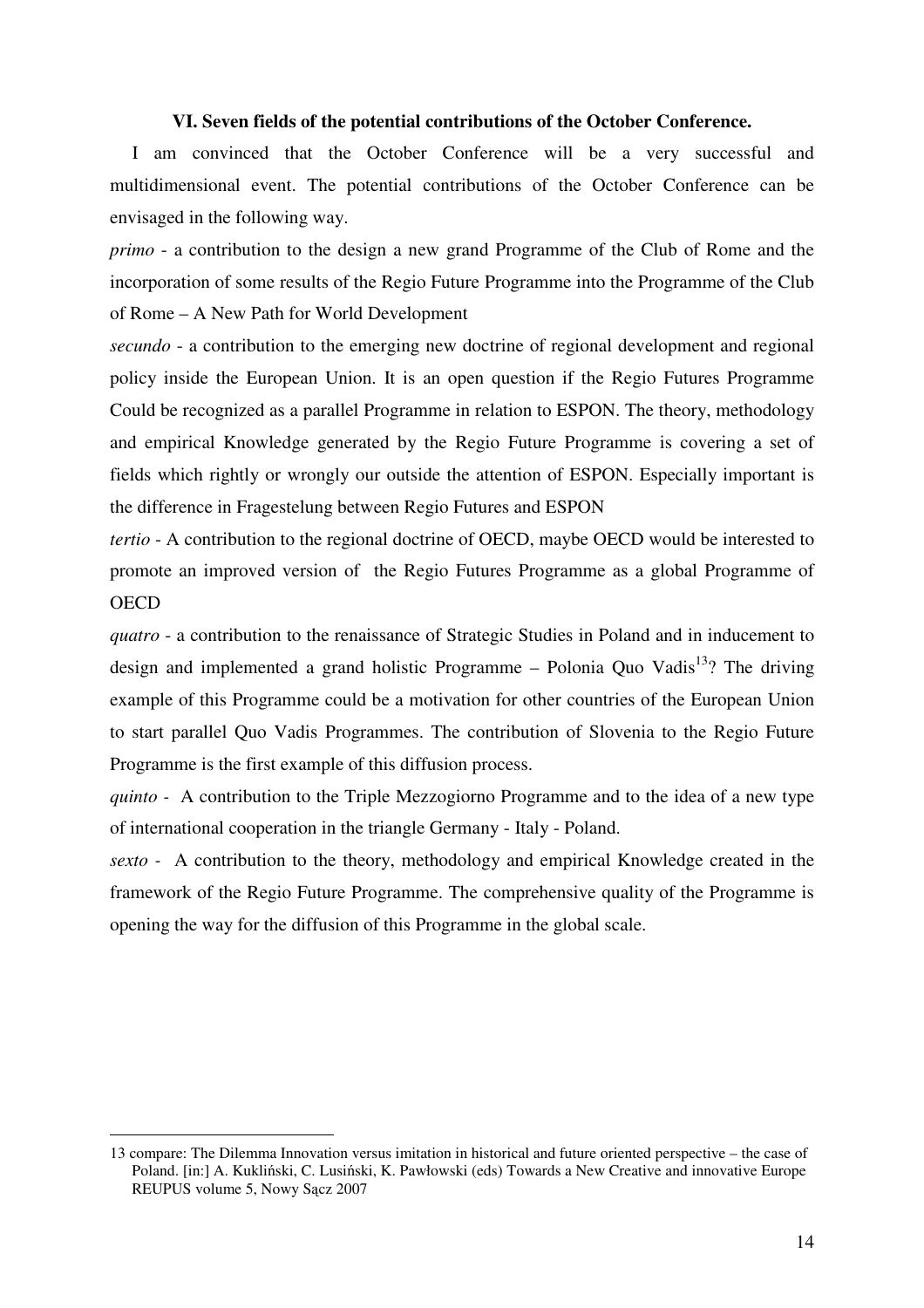### **Conclusion**

It is a rare event in the experience of the international conferences that the participations of the given Conference are in advance getting a relative comprehensive preconference vision of the Conference. This paper is presenting a preconference vision of the October Conference. It is naturally not a perfect vision. I hope however that it will be a useful vision to stimulate the intellectual process of the Fragestelung of the Conference. I hope that this vision will help to develop the climate of intellectual and pragmatic controversy which for me is the most important feature of an challenging international conference. *Quod felix faustum fortunatumque sit.* 

Warszawa 10 sierpnia 2008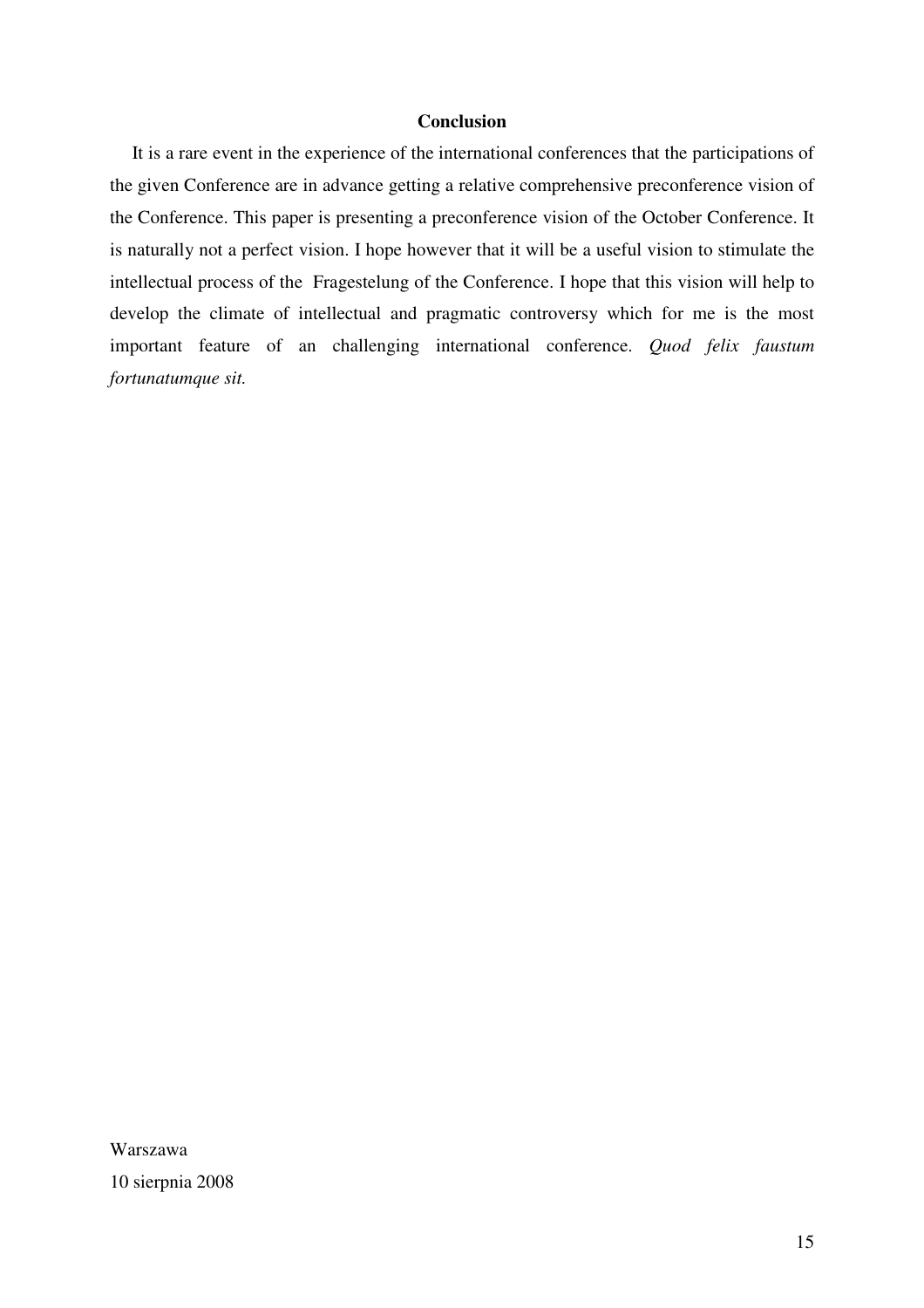#### **Polonia Quo Vadis? Knowledge, innovation, responsibility.**

Motto  $-$ *We are made vise not by the recollection of the past, but by the responsibility for the future.*  George Bernard Shaw

As a matter of highest scientific, social, political and cultural urgency we should design develop and promote a grand research, publication and conference Programme **Polonia Quo Vadis**. This is an endogenous urgency for the Polish Society to answer the crucial problem Quo Vadis Polonia in the turbulent age of the XXI century. We have to enlarge the future oriented imagination of the Polish Society. We should encounter the challenge to internalize in to our knowledge and imagination the responsibility for the future. This is not an unique Polish problem. There is no doubt, that the driving example of Poland will find a broad dissemination in European and in global scale. I am convinced that the grand international organizations and especially The European Union, OECD, The Club of Rome and The World Bank, will support this processes of dissemination. The Regio Futures Programme<sup>14</sup> sponsored by the Polish Ministry of Regional Development is an very effective starting point in the design the conceptual and pragmatic framework of Polonia Quo Vadis. In fact the Regio Future Programme has already opened the chapter of country studies. The contribution Slovenia Quo Vadis<sup>15</sup> will be presented already in October 2008. In the Polish context we are reviving a stream of publications and conferences which were organized in Poland in the early nineties of the XX century. Especially important is the three volume – Polonia Quo Vadis<sup>16</sup> published in 1993. Unfortunately at that time the idea of a grand Programme Polonia Quo Vadis was not implemented.

After fifteen years the scientific and political urgency to implement this Programme is both stronger and more dramatic. The intellectual and pragmatic environment Anno Domini 2008 is much better than in 1993. In the early nineties of the XX century, the deification of the market by the victorious neoliberal ideology has practically eliminated the social and

<sup>14</sup> P. Jakubowska, A. Kukliński, P. Żuber, *The futures of European Regions,* Ministry of Regional Development, Warsaw 2007

<sup>15</sup> compare B. Roncevic, Strategic *discourse: A path creation tool for development latecomers* [in:] P. Jakubowska et alia op.cit

<sup>16</sup> compare A. Kukliński (eds), *Polonia Quo Vadis?,* Warsaw 1993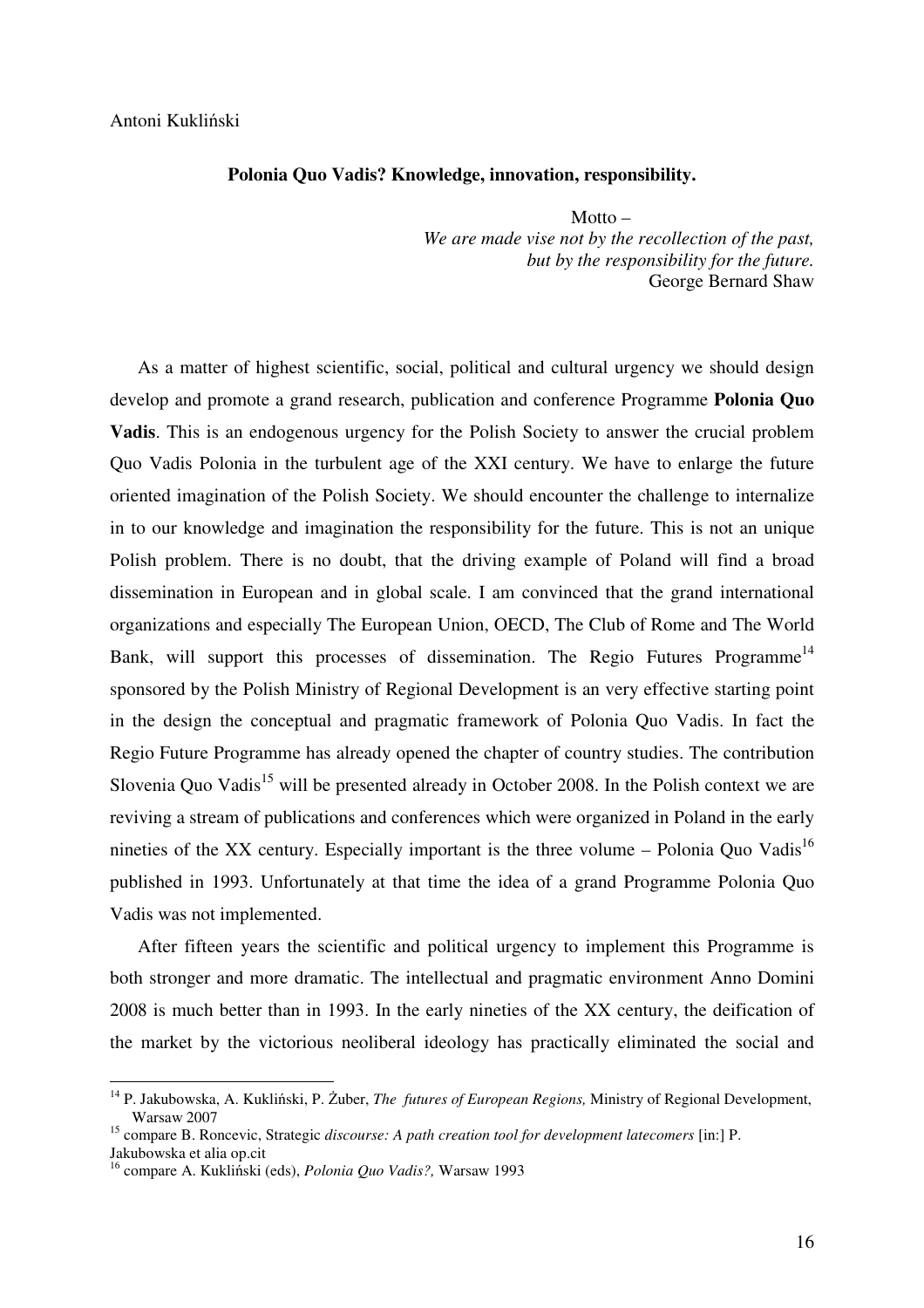political demand for long term thinking and strategic planning. Anno Domini 2008 in the scale of Poland, in the scale of Europe and in the global scale we observe a renaissance of long term strategic thinking.

In this intellectual strategic climate the proposal Polonia Quo Vadis, has a great chance of successful development. This paper is not an comprehensive operational outline of this proposal. It is only a preliminary note which may induce our thinking leading along this trajectory. In this spirit I would like to present the following thematic sequence of this paper:

- I. The temporal framework
- II. The problem oriented framework
- III. The basic concepts of the Programme
- IV. The institutional framework

 $\overline{a}$ 

## **I. The temporal framework of Polonia Quo Vadis 1990-2050<sup>17</sup>**

I would like to propose a sequence of three times twenty years as a temporal framework of Polonia Quo Vadis . The first link of this sequence are diagnostic studies of the Polish experiences of the years 1990-2010. This must be an honest and comprehensive diagnosis of the glory and misery of the Polish transformation<sup>18</sup>. This diagnosis is not only a problem of knowledge, it is also a problem of imagination and moral courage. The point of view that we can discuss the Future of Poland, without an honest comprehensive diagnosis of the years 1990-2010 is just wrong. We must face the challenge to see the glory and misery of Polish transformation, we have to answer the question how we have used the diamond of Polonia Restituta in the years 1990-2010.

The second link in the outlined sequence are visions and scenarios of the perspective Polish experiences of the years 2010-2030. This is a field to test our knowledge, imagination and responsibility for the future, to test our anticipations of the glory and misery of the Polish performance and the global and European scene of the years 2010-2030.

Finally we should try to answer the question if in the years 2010-2030 the diamond of Poland Restituta will be used more efficiency than in the years 1990-2010. The third link in the outlined sequence are visions and scenarios of the invented future of Poland 2030-2050. The expanding stream of global and European futurology of the year 2050, is creating a background for the invented future of Poland 2030-2050.

<sup>&</sup>lt;sup>17</sup> compare *The temporal framework of the Regio Futures Programme*, P. Jakubowska et alia, op.cit p. 459

<sup>18</sup> compare *Economic transformation – experiences and prospects in Poland 1990-2010* [in:] H. Bunz and A. Kukliński (eds), *Globalization – experiences and Prospects*, Warsaw 2001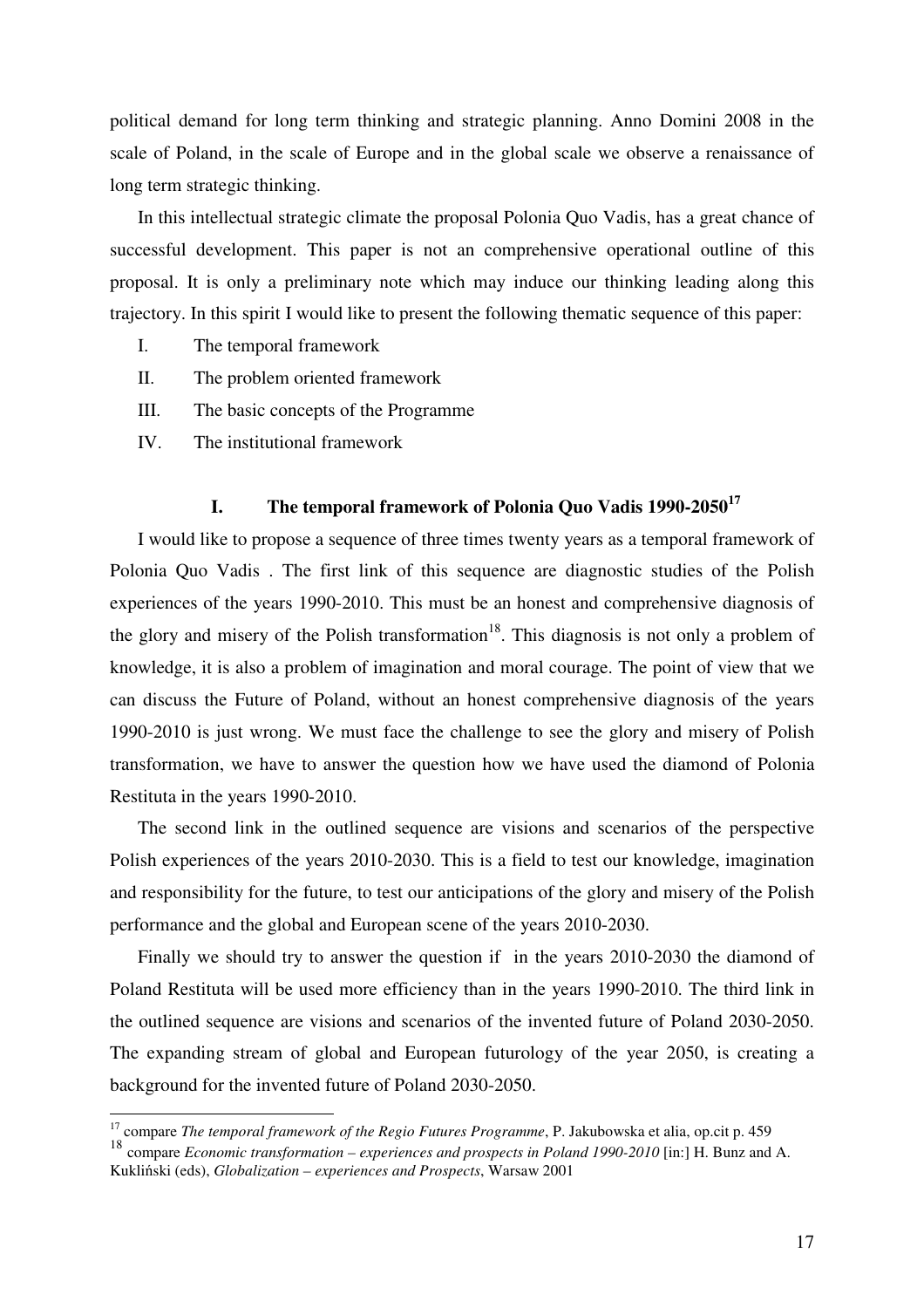The reflexion related to the temporal framework of Quo Vadis Polonia is not started in crudo radice.

This reflexion can find some inspiration in the methodology of the Regio Futures Programme<sup>19</sup>. Especially important is the discussion diagnosis versus visions and scenarios versus strategies<sup>20</sup>. In this context we can also review the Black Swain<sup>21</sup> controversy as presented in the paper of R. Galar and W. Lamentowicz.

#### **II. The problem oriented framework of Quo Vadis Polonia**

The crucial general question Quo Vadis Polonia should be tested in a set of problem oriented studies trying to analyze the most important fields of the Polish experiences and prospects. To my mind ten fields could be chosen.

| Fields as           | Fields as outputs |         |         |                     |         |           |         |         |                   |                 |
|---------------------|-------------------|---------|---------|---------------------|---------|-----------|---------|---------|-------------------|-----------------|
| inputs              | Demography        | Economy | Society | Political<br>system | Science | Education | Culture | Regions | European<br>Union | Global<br>Scene |
| Demography          |                   |         |         |                     |         |           |         |         |                   |                 |
| Economy             |                   |         |         |                     |         |           |         |         |                   |                 |
| Society             |                   |         |         |                     |         |           |         |         |                   |                 |
| Political<br>system |                   |         |         |                     |         |           |         |         |                   |                 |
| Science             |                   |         |         |                     |         |           |         |         |                   |                 |
| Education           |                   |         |         |                     |         |           |         |         |                   |                 |
| Culture             |                   |         |         |                     |         |           |         |         |                   |                 |
| Regions             |                   |         |         |                     |         |           |         |         |                   |                 |
| European<br>Union   |                   |         |         |                     |         |           |         |         |                   |                 |
| Global Scene        |                   |         |         |                     |         |           |         |         |                   |                 |

**Table 1** 

#### **The experiences and prospects of Poland 1990-2050. 10 fields.**

Our experience of the past to analyze different individual problems in different time horizon is not providing a comprehensive answer to the crucial problem Quo Vadis Polonia.

<sup>19</sup> compare P. Jakubowska et alia, op.cit p. 411-484

 $^{20}$  compare P. Jakubowska et alia, op.cit p. 458-462

<sup>21</sup> N.N. Taleb, The Black Swain, Penguin books, London 2007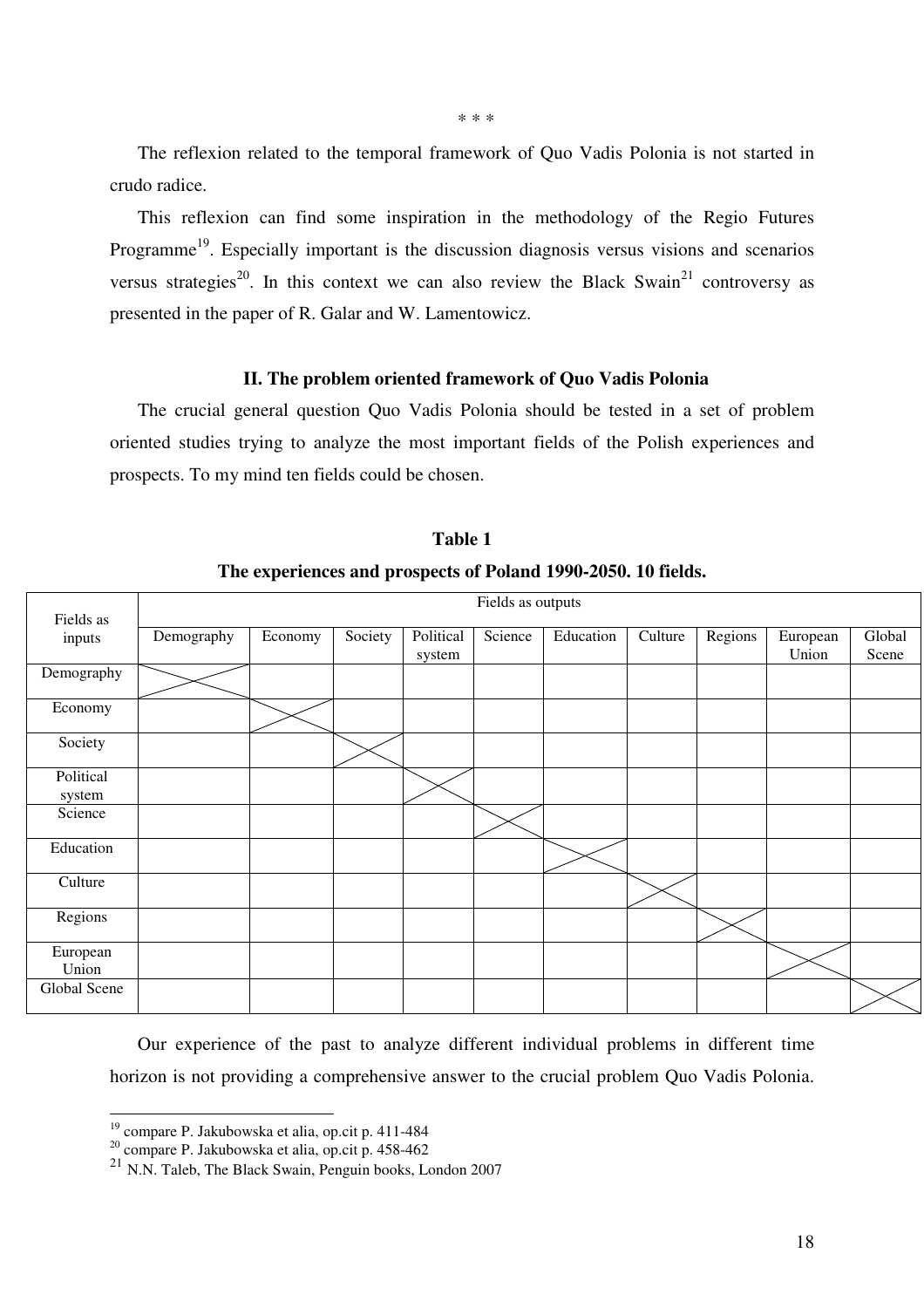We must create a turning point in the ways we answer the question Polonia Quo Vadis. This is a trajectory of concentrated research activity of a grand set of parallel studies, testing at the same time the 10 fields representing different dimensions of Polonia Quo Vadis.

## **III. The basic concepts of Polonia Quo Vadis**

There are 3 channels leading to the interpretation of the grand Programme Polonia Quo Vadis: *Primo –* the integration of time horizon

*Secundo* – the problem oriented integration

*Tertio* – the network of basic concepts

Naturally we have to keep on open minded and flexible interpretation of the three channels of integration. The knowledge and imagination of all persons and institutions participating in Polonia Quo Vadis should have an open space of creativity and intellectual autonomy. We must however remember that the grand Programme Polonia Quo Vadis should also create internal channels of comparability and cumulative effects. In this context we propose to consider a network of basic concepts applied in the Programme – Polonia Quo Vadis. I am thinking about a set of 20-30 concepts which would jointly create the conceptual framework of the Programme. Let me propose a first tentative list of concepts (Table 2)

| <b>Table 2</b>                                 |  |  |  |  |  |  |
|------------------------------------------------|--|--|--|--|--|--|
| The conceptual framework of Quo Vadis Polonia? |  |  |  |  |  |  |

| <b>Basic</b>   | <b>Basic Concepts</b> |                |         |             |            |             |          |  |
|----------------|-----------------------|----------------|---------|-------------|------------|-------------|----------|--|
| Concepts       |                       |                |         |             |            |             |          |  |
|                | Long                  | <b>Turning</b> | Gordian | Alexandrian | Path       | Path        | Path     |  |
|                | duration              | <b>Points</b>  | Knots   | Solutions   | dependency | destruction | creation |  |
| Long           |                       |                |         |             |            |             |          |  |
| duration       |                       |                |         |             |            |             |          |  |
| <b>Turning</b> |                       |                |         |             |            |             |          |  |
| <b>Points</b>  |                       |                |         |             |            |             |          |  |
| Gordian        |                       |                |         |             |            |             |          |  |
| Knots          |                       |                |         |             |            |             |          |  |
| Alexandrian    |                       |                |         |             |            |             |          |  |
| Solutions      |                       |                |         |             |            |             |          |  |
| Path           |                       |                |         |             |            |             |          |  |
| dependency     |                       |                |         |             |            |             |          |  |
| Path           |                       |                |         |             |            |             |          |  |
| destruction    |                       |                |         |             |            |             |          |  |
| Path           |                       |                |         |             |            |             |          |  |
| creation       |                       |                |         |             |            |             |          |  |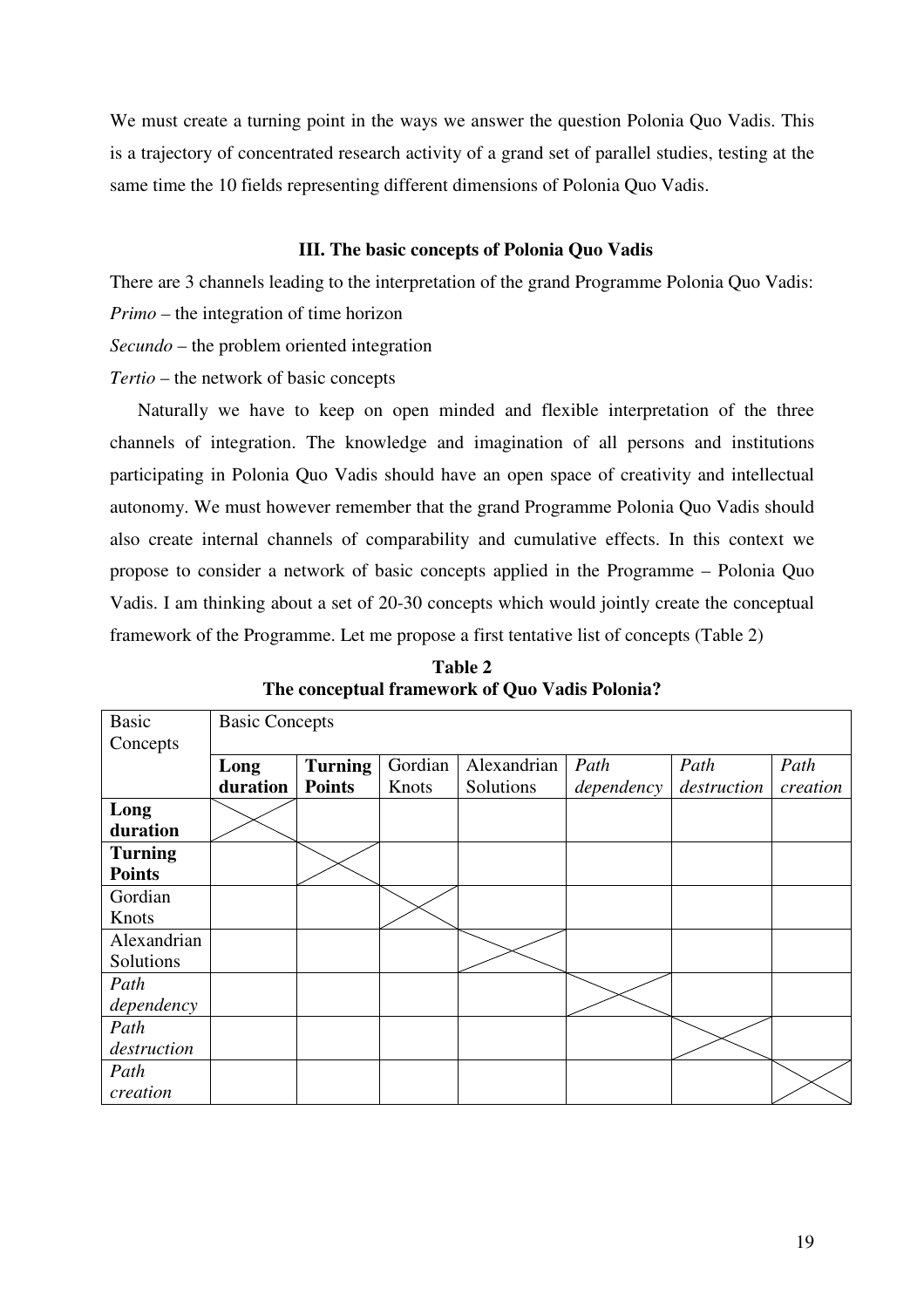In the construction of the conceptual framework of Polonia Quo Vadis, we can use inter alia the conceptual framework of the Regio Futures Programme<sup>22</sup>.

#### **IV. The institutional framework of Polonia Quo Vadis**

The take off of Polonia Quo Vadis will never take place in the framework of disperse of incremental activities of different persons and institutions. The take off is possible only via an big push of concentrated large scale studies, designed and implemented by a consortium of 10-15 competent and dynamic institutes. The mobilization of imagination, good will talent and financial resources in 2008 should create a set of valid answers to the crucial question Polonia Quo Vadis, already at the end of 2009. **By this time the Polish Society, The Polish political, social and cultural elites, the Polish governance, the Polish business and the Polish and International Mass Media should have a deep insight in to the results of a network of path breaking studies answering the question Polonia Quo Vadis.** 

\* \* \*

Polonia Quo Vadis will be a demonstration of rich and comprehensive knowledge, bold imagination and deep internalized responsibility for the Future of Poland in the turbulent XXI century<sup>23</sup>

Warsaw August 2008

<sup>22</sup> P. Jakubowska et alia, op.cit, K. Rybiński, P. Opala, M. Hołda, *Gordian Knots of the 21st century,* Ministry of Regional Development, Warsaw 2008

<sup>23</sup> compare A. Kukliński, *The dilemma, innovation versus Innovation in historical and Future oriented perspective the case of Poland* [in:] A. Kukliński, C. Lusiński, K. Pawlowski (eds) Towards *a New Creative and Innovative Europe*, Nowy Sącz 2007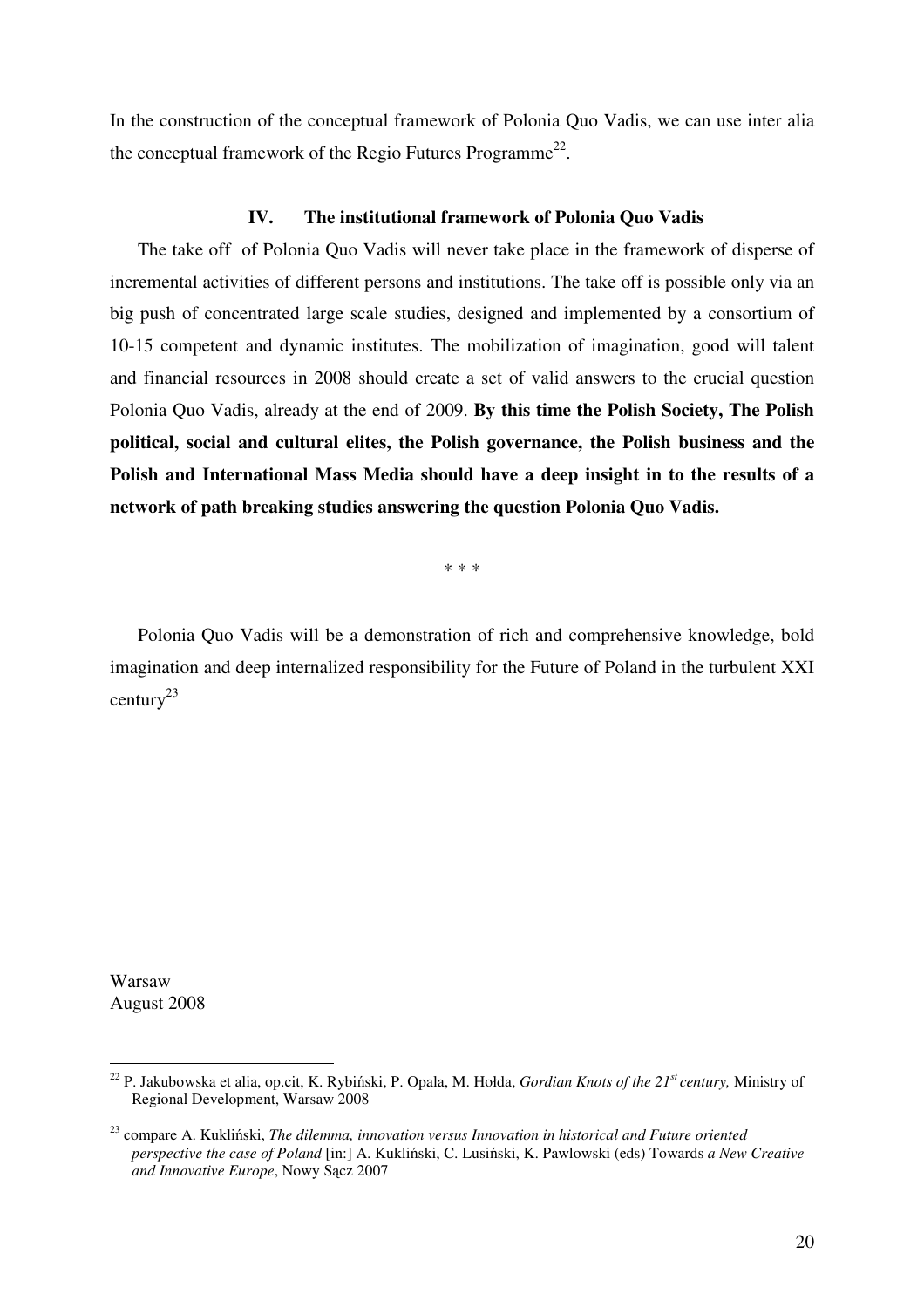## **Five inputs of the Regio Future Programme – into the New Programme of the Club of Rome. A New Path for World Development (The Warsaw Programme versus the Rome Programme)**

The General Assembly of the Club of Rome June 2008, has decided that the Club will developed and promote a new Programme "A New Path for World Development". In a proper  $document<sup>24</sup>$  the substance of the Programme is presented in the following way.

#### "*Substantive Focus*

*32. Many different approaches are possible and the issues can be structured in a variety of ways. The approach adopted here, based on extensive consultation, is that the Programme will focus on the following five "clusters" of related issues within the overall conceptual framework of A New Path for World Development:* 

*1. Environment and Resources. This cluster relates climate change, peak oil. ecosystems and*  water. Radical and rapid social and economic transformations will be needed to avert *runaway climate change and ecological breakdown;* 

*2. Globalization: This cluster relates interdependence, distribution of wealth and income, demographic change, employment, trade and finance. Rising inequalities and imbalances associated with the present path of globalization risk the breakdown of the world economic and financial systems:* 

*3. World Development: This cluster relates sustainable development, demographic growth, poverty, environmental stress, food production, employment and health. The scandal of abiding poverty, deprivation, inequity and exclusion in a wealthy world must be corrected;* 

*4. Social Transformation: This cluster relates social change, gender equity, values and ethics, religion and spirituality, culture and identity and behavior. The values and behavior on which the present path of world development is based must change if peace and progress are to be preserved within the tightening human and environmental limits;* 

*5. Peace and Security: This cluster relates justice, democracy, governance, solidarity, security and peace. The present path of world development risks alienation, polarization, violence and conflict; the preservation of peace is vital in itself but is also a precondition for progress and for the resolution of the issues which threaten the future.* 

 $\overline{a}$ <sup>24</sup> General assembly of The Club of Rome, 2008, Draft Programme A New Path for Word Development, GA/OR 21.6., 7 may 2008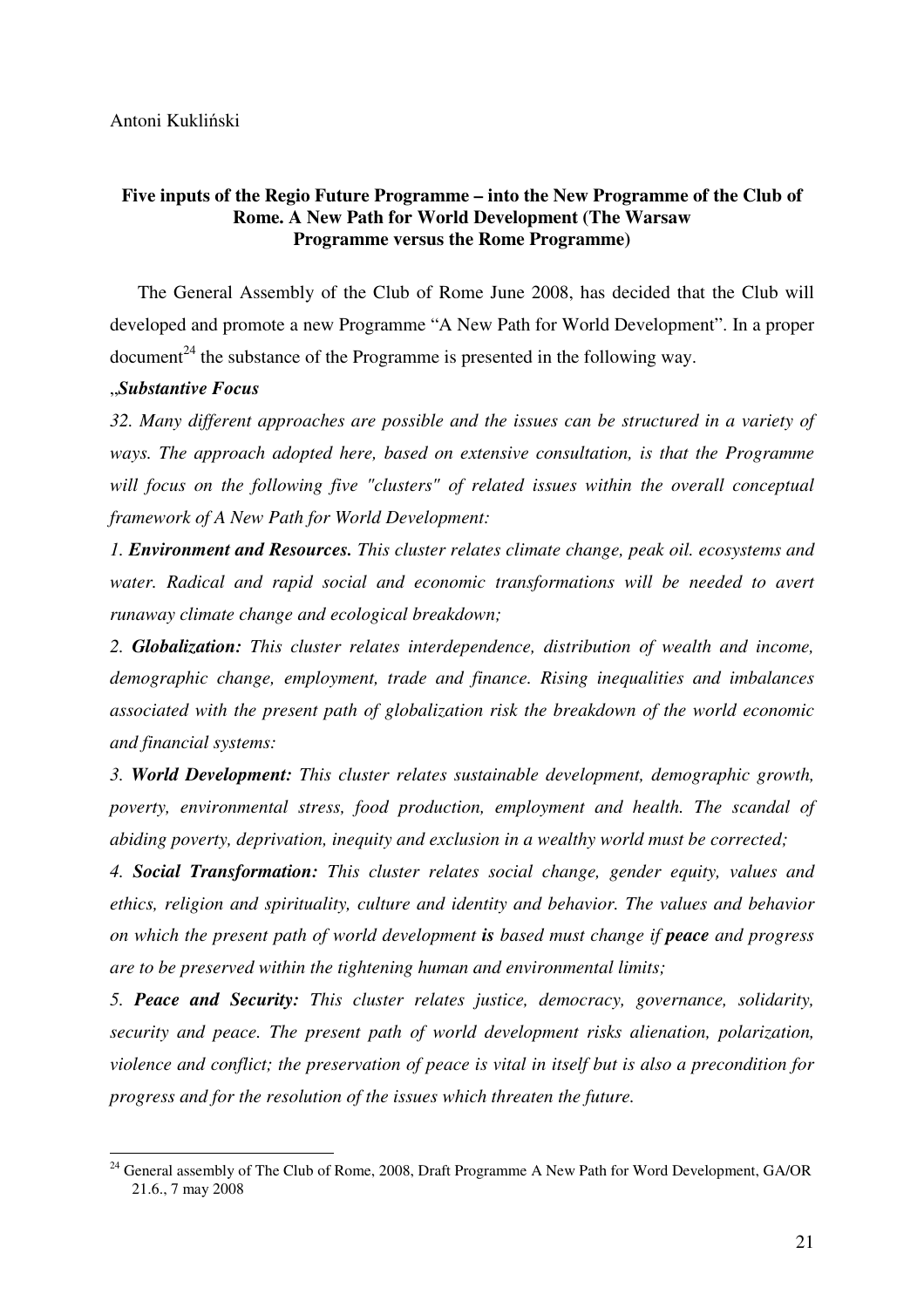*33. As explained below, (A Matrix Approach), the work on each of these issue clusters will include the consideration of a number of key themes, such as governance, education etc., which will be integrated into the conclusions and recommendations. The central issue of global governance for example, will not be analysed in broad, general terms but in specific terms in relation to the particular challenges, risks and opportunities in each cluster. Thus, the new patterns of international cooperation and global governance which will be needed to move towards low carbon economies or to manage the challenges of globalization will be specifically evaluated. As the programme proceeds, such critical themes as governance, education and financial resources will be collated across the clusters to define more general conclusions*."

In the years 2007 and 2008 The Polish Ministry of Regional Development has developed and promoted an international comprehensive research, publication and conference Programme – The Regio Futures Programme<sup>25</sup>

In spring 2008 The Club of Rome, The Polish Ministry of Regional Development and the Polish Economic Society, have decided to organize jointly a conference The Gordian Knots and Alexandrian Solutions, The perspective of the XXI century – Warsaw 24-25 October 2008.

The vision of the Conference is presented in a separate paper<sup>26</sup>. The Warsaw Conference could be seen as an parallel input in to the Regio Futures Programme and in to the Programme A New Path for World Development. In this contribution we propose to consider five inputs of the Regio Futures Programme into the Programme of The Club of Rome:

- I. Path dependency and path creation the global dimension
- II. Gordian Knots, Alexandrian Solutions, New Path for World Development
- III. The legacy of the XX century. A new framework for interpretation
- IV. The enigma of the XXI century
- V. Polonia Quo Vadis?

 $\overline{a}$ 

The Warsaw Conference will answer the question to what extend the Regio Futures Programme is creating inputs as valid driving forces in the development of the Programme of The Club of Rome.

<sup>25</sup> P. Jakubowska, A. Kukliński, P. Żuber (eds), *The Future of European Regions,* The Ministry of Regional Development, Waraw 2007

<sup>26</sup> A. Kukliński, *The Regio Futures Programme, Gordian Knots and Alexandrian Solutions. A vision of the Warsaw Conference October 2008*, The Ministry of Regional Development, Warsaw April 20 2008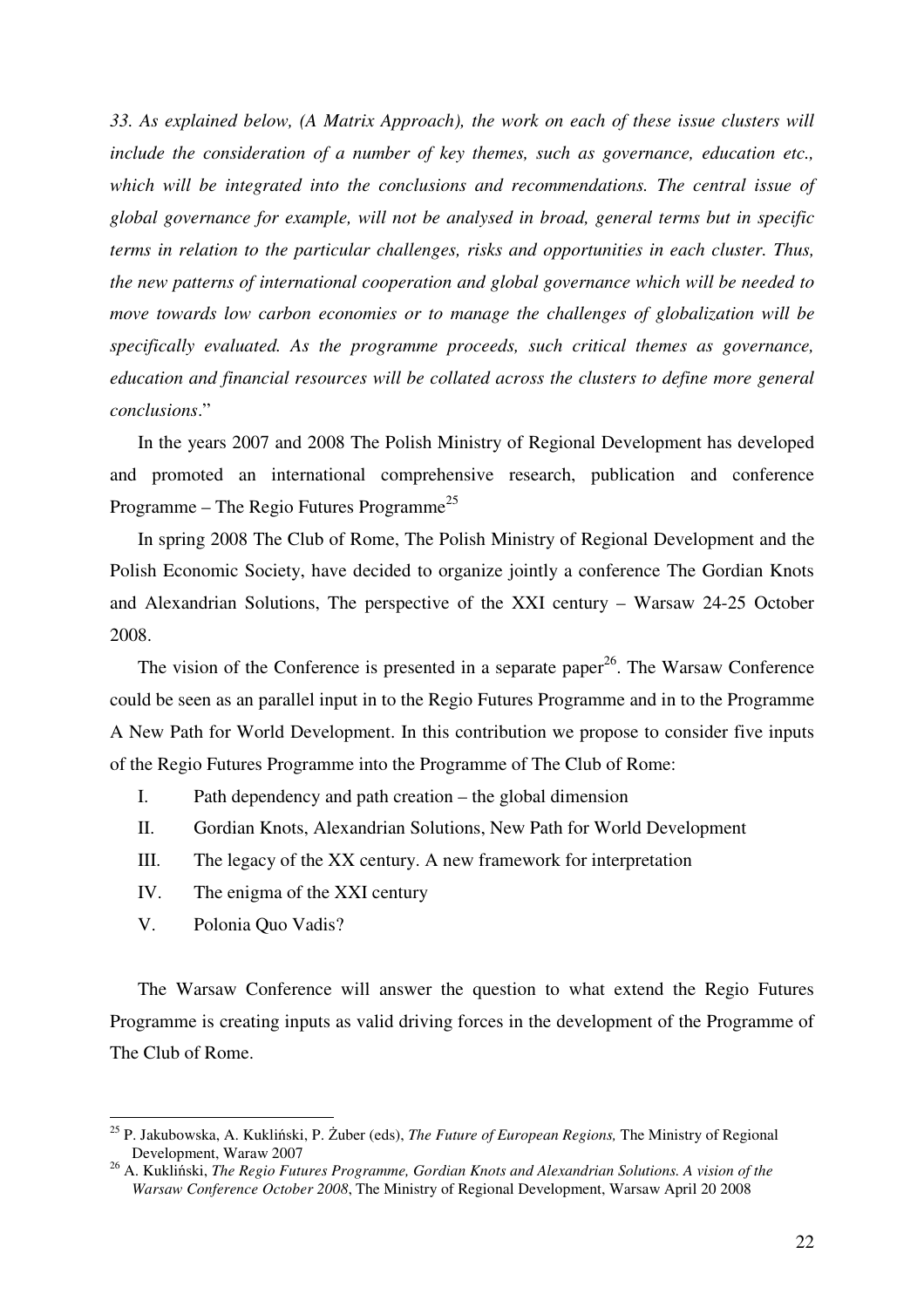#### **I. Path dependency and path creation – the global dimension**

The title of the Programme of the Club of Rome is using the concept of A New Path. This means that the Programme must be involved in the grand theoretical and methodological discussion concerning path dependency and path creations.

The Regio Futures Programme (The Warsaw Programme) has already developed and vivid stream of innovative thinking in this field<sup>27</sup> which is directly relevant for the Club of Rome Programme (The Rome Programme). In the Warsaw Programme we have concentration attention on the theory and methodology of path dependency and path created our seeing the problem in a national and regional perspective. In the Rome Programme the Global Perspective is most important. The differentia specifica of path dependency and path creation at the global level is a great challenge for our mind and imagination. Maybe it would be useful to consider the following matrix for our discussion in this field.

| Path typology    | Spatial scale |          |             |        |  |  |  |  |
|------------------|---------------|----------|-------------|--------|--|--|--|--|
|                  | regional      | national | continental | global |  |  |  |  |
| Path             |               |          |             |        |  |  |  |  |
| dependency       |               |          |             |        |  |  |  |  |
| Path destruction |               |          |             |        |  |  |  |  |
|                  |               |          |             |        |  |  |  |  |
| Path creation    |               |          |             |        |  |  |  |  |
|                  |               |          |             |        |  |  |  |  |

In this context we can see the global scene as a dynamic, changing mosaic of path dependencies, path destructions and path creations consistently emerging in all spatial scales. This dynamic and multidimensional point of view is opening a new perspective of deep and holistic interpretations of the conceptual framework related to the New Path for World Development.

#### **II. Gordian Knots, Alexandrian Solutions, New Path for World Development**

The brilliant volume prepared by K. Rybiński, P. Opala and M. Hołda<sup>28</sup> is a direct contribution to the Warsaw and to the Rome Programme. The metaphor of Gordian Knots and Alexandrian Solutions can be seen not only as a strong methodological instrument. This metaphor is introducing into the Warsaw and Rome Programme a dramatic language addressed to our minds, imagination and emotion taking out both Programme from the ivory tower of conventional wisdom and political correctness. The Rome Programme must answer

<sup>27</sup> Compare P. Jakubowska, A. Kukliński, P. Żuber op.cit 169-228

<sup>28</sup> K. Rybiński, P. Opala, M. Hołda, *Gordian Knots of the 21st century,* Ministry of Regional Development, Warsaw 2008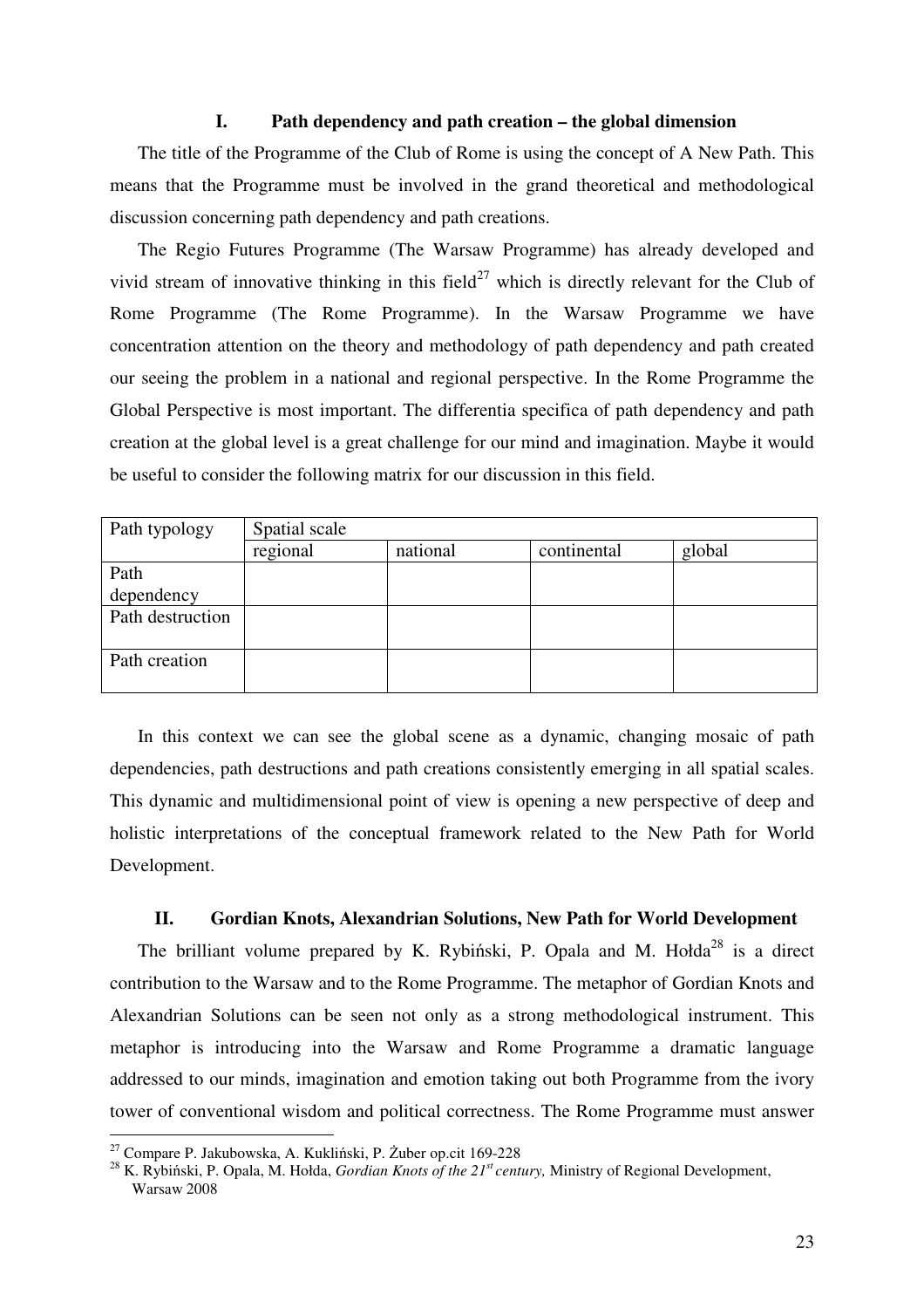the dramatic question, is it possible to outline a New Path for World Development inside the framework of conventional wisdom and political correctness.

My answer is firmly negative. A New Path for World Development can be created only via Alexandrian Solutions outside the framework of conventional wisdom and political correctness. The Rome Programme should discover a new suggestive dramaturgy to convince the global public opinion, that we really need a New Path and that the Old Path is leading to a global catastrophe. The Club of Rome it is heroic period<sup>29</sup> has used the dramatic language to present "The limits to growth". The presentation of the New Path, must invent a new dramatic language. Without this language, the New Programme will be a new *ars gratia arte*  exercise*.* 

#### **III. The legacy of the XX century. A new framework for interpretation**

An innovative and comprehensive interpretation<sup>30</sup> of the rich and tragic experiences of the XX century is an important element of both Programmes The Warsaw and the Rome Programme. We must try to find a new conceptual framework for the interpretation of the experiences of the XX century. A matrix of basic concepts for the interpretation of the experiences of the XX century.

| <b>Basic</b>   | <b>Basic Concepts</b> |                |         |             |            |             |          |
|----------------|-----------------------|----------------|---------|-------------|------------|-------------|----------|
| Concepts       |                       |                |         |             |            |             |          |
|                | Long                  | <b>Turning</b> | Gordian | Alexandrian | Path       | Path        | Path     |
|                | duration              | <b>Points</b>  | Knots   | Solutions   | dependency | destruction | creation |
| Long           |                       |                |         |             |            |             |          |
| duration       |                       |                |         |             |            |             |          |
| <b>Turning</b> |                       |                |         |             |            |             |          |
| <b>Points</b>  |                       |                |         |             |            |             |          |
| Gordian        |                       |                |         |             |            |             |          |
| Knots          |                       |                |         |             |            |             |          |
| Alexandrian    |                       |                |         |             |            |             |          |
| Solutions      |                       |                |         |             |            |             |          |
| Path           |                       |                |         |             |            |             |          |
| dependency     |                       |                |         |             |            |             |          |
| Path           |                       |                |         |             |            |             |          |
| destruction    |                       |                |         |             |            |             |          |
| Path           |                       |                |         |             |            |             |          |
| creation       |                       |                |         |             |            |             |          |

 $\overline{a}$ <sup>29</sup> D.M. Meadows, D.L.Meadows, J.Randers, W.Behrens, *The limits to growth*, University Books, New York 1972

<sup>30</sup> Compare A. Kukliński op.cit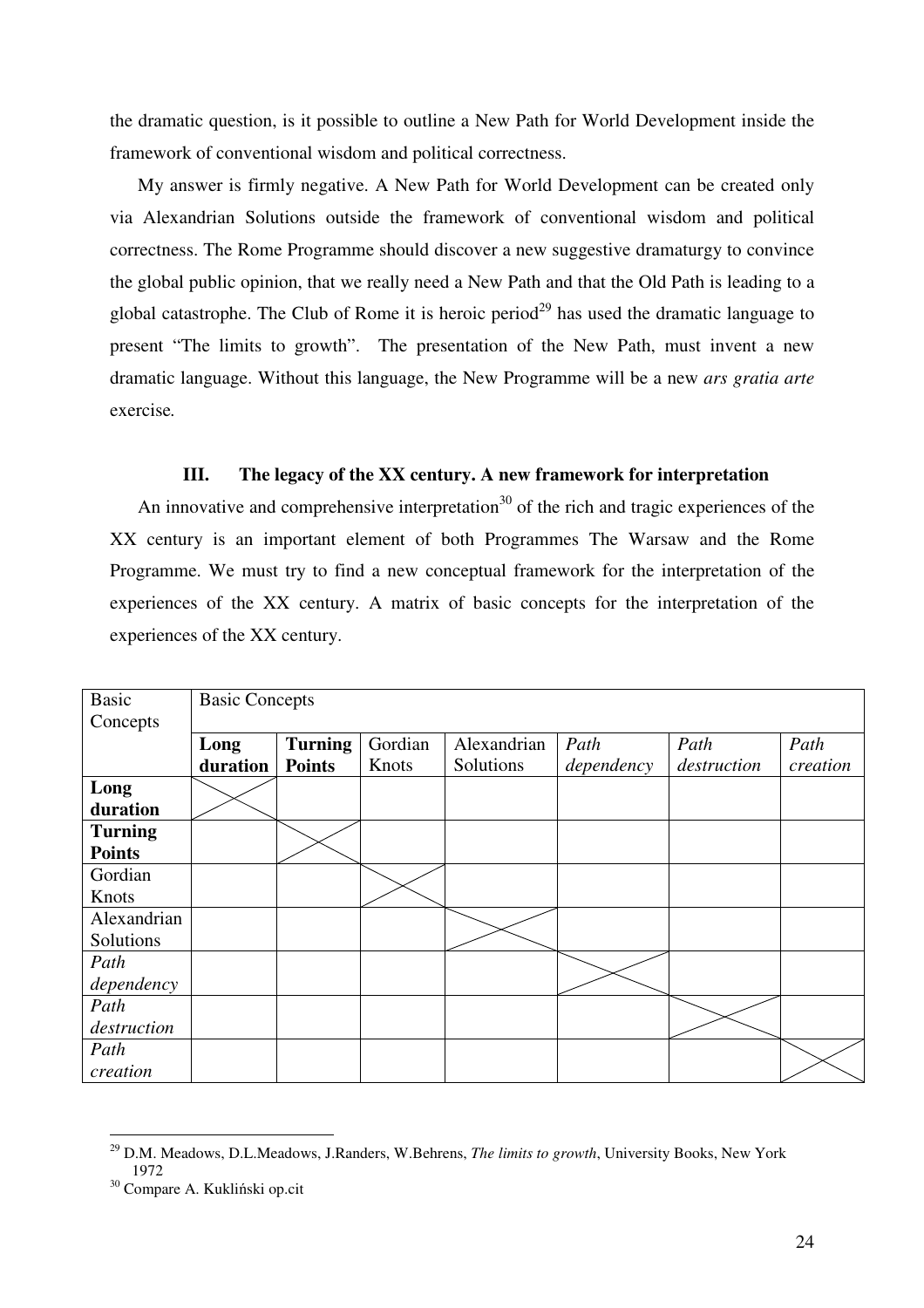This set of seven concepts deeply embedded in social sciences, history and geography may lead to 3 monographic interpretations of the experiences of the XX century:

One – the interpretation of long duration and turning points

Two – the interpretation of Gordian Knots and Alexandrian Solutions

Three – the interpretation of path dependency, path destruction and path creation.

These 3 monographies may lead to a holistic study integrating for example the turning points, Alexandrian solutions and path creations. The Rome Programme – A New Path for World Development should take into account the starting question of the Programme, The Old Path of Development, the experience of the XX century.

## **IV. The enigma of the XXI century<sup>31</sup>**

The Warsaw Programme and the Rome Programme will face the enigma of the XXI century. Facing this enigma we can use the same conceptual framework which was proposal for the interpretation of the XX century. Naturally it is much easier to apply this framework in a historical context than in a context of prospective analysis. This is a challenging task for our knowledge and imagination to outline in the same conceptual framework the historical experiences of the XX century and the futurological experiences of the XXI century.

In this way the Rome Programme and the Warsaw Programme will open a new innovative methodological trajectory to test some basic concepts in historical and futurological perspective.

## **V. Polonia Quo Vadis<sup>32</sup>?**

We are starting a new Research Conference and Publication Programme – Polonia Quo Vadis? (1990-2050). This Programme is presented in a separate paper. In this context I would like to propose to develop the Programme in the framework of seven concepts outlined above.

If the Programme Polonia Quo Vadis will be a great success, then the Programme will be also a contribution to the Rome Programme. It would be also a driving example for the network of the Club of Rome to prepare a grand set of Quo Vadis studies, creating strong, empirical foundations for the key Rome Programme.

<sup>&</sup>lt;sup>31</sup> Compare A. Kukliński op.cit

<sup>32</sup> Compare A. Kukliński op.cit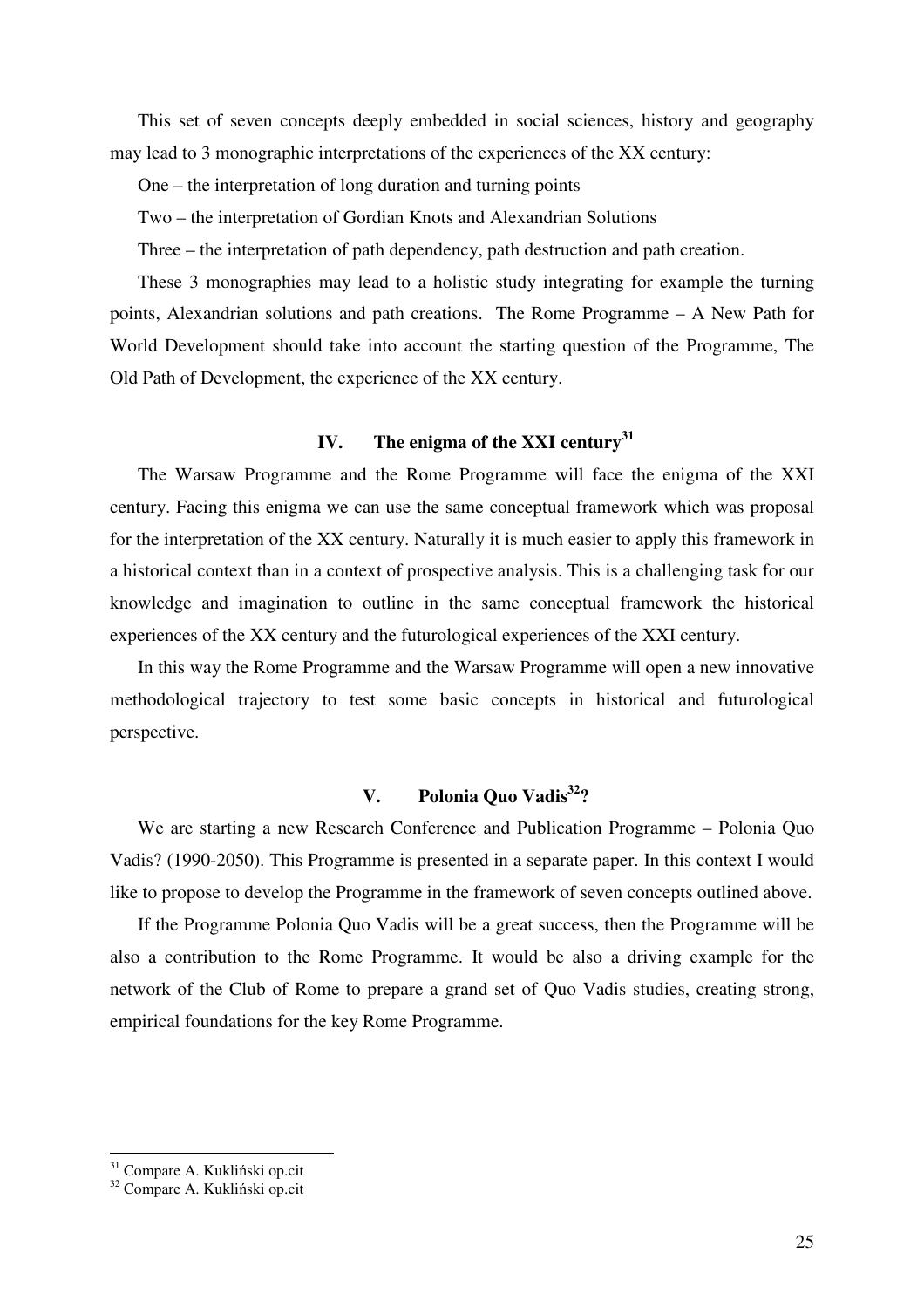## **Conclusions**

The Warsaw Conference will answer the question if the Warsaw Programme is a potential input into the Rome Programme. I am convinced that the Conference and the post conference volume will find an affirmative answer. The expanded network of the Regio Futures Programme will be an open system absorbing in a creative way the contributions generated by the Rome Programme. We hope also that the expand network of the Rome Programme will find some contributions of the Warsaw Programme as building stones in the construction of the Programme A New Path For World Development.

Warsaw September 2008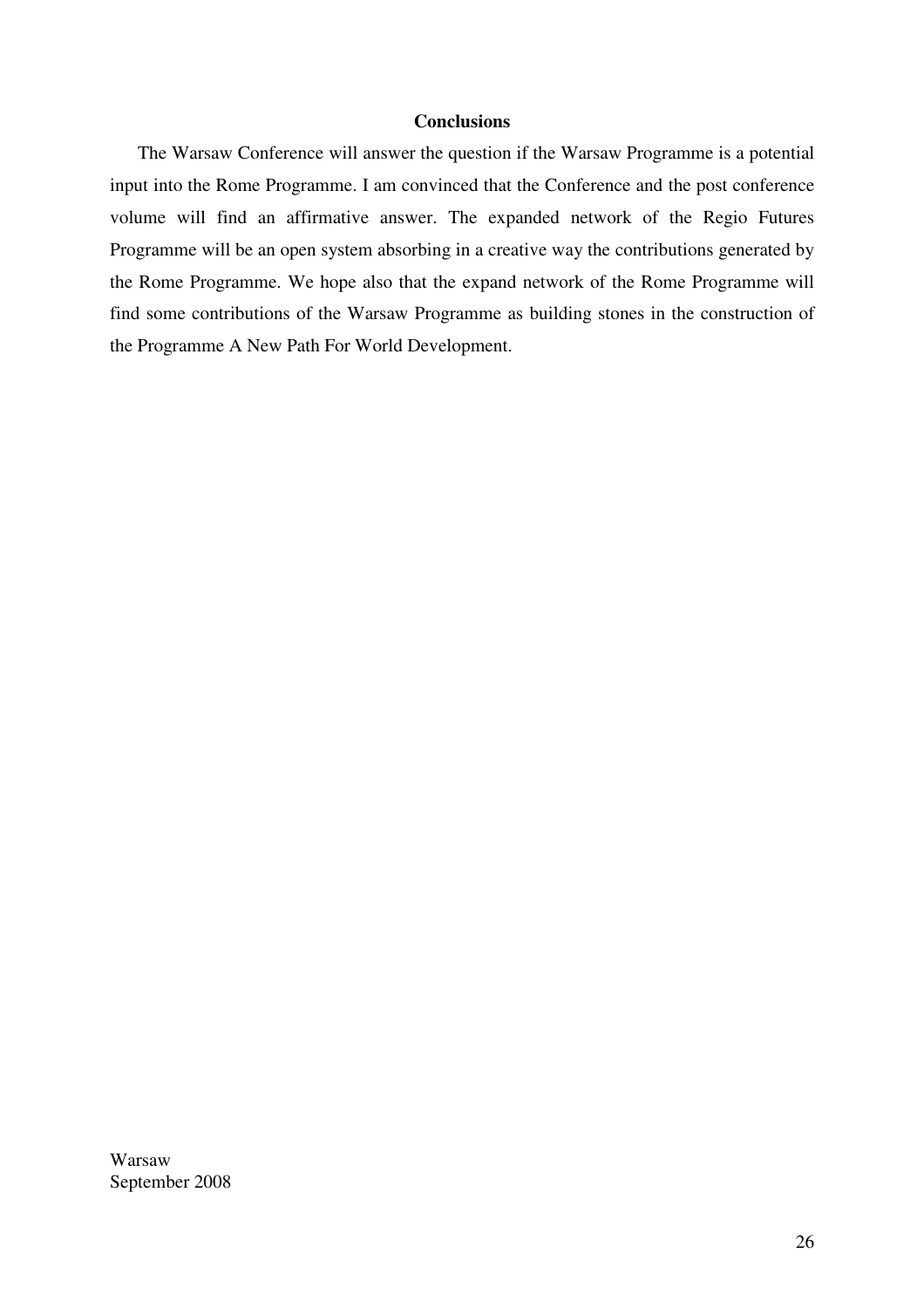Antoni Kukliński

#### **Towards a New methodology of the Regio Futures Programme.**

The key concept of the Regio Futures Programme<sup>33</sup> is the concept of long duration. Regio history, regio diagnosis and regio futurology create different interpretations of the process of the long duration. The region as an economic, social, political and cultural entity is a phenomenon of long duration integrating the past, the present and the future<sup>34</sup>. The long duration is however not equivalent to eternity. The new stage in the development of the methodology of the Regio Futures Programme should concentrate attention on Three Trajectories of the transformation of the old structures of long duration into a new structures of long duration.

In the first trajectory we have a sequence old structures of long duration, barriers for development, gordian knots, alexandrian solutions, new structures of long duration<sup>35</sup>. We are proposing to test this trajectory in the experiences of the Triple European Mezzogiorno – Southern Italy, Eastern Germany and Eastern Poland. This empirical test will create an important contribution to the New Methodology of the Regio Futures Programme introducing into this Programme the concept of the transformation of old structures of long duration into a new structures of long duration.

This transformation is expressed in dramatic language of barriers, Gordian knots, alexandrian solutions<sup>36</sup> introduced following the assumption that the developmental processes are not only a spontaneous phenomenon but also a guided phenomenon. The concept of alexandrian solutions is directly recognizing the possibility of a strong institutional intervention into the developmental process. We have to test the point of view that alexandrian solutions are outside the main stream of neoliberal ideology. This point of view is opening a new perspective in the interpretation of the study of K. Rybiński, P. Opala, M. Holda<sup>37</sup>. This point of view is a reminder that the testing filed of the Triple European Mezzogiorno is not only an empirical testing field but also a testing field in the domain of the new methodology of RFP.

The second trajectory old structures of long duration turning points new structures of long

<sup>&</sup>lt;sup>33</sup> Compare Jakubowska, A. Kukliński, P. Żuber, The futures of European Regions, Warsaw 2007

<sup>&</sup>lt;sup>34</sup> Compare the papers of T. Zarycki and A. Gasior-Niemiec in this volume

<sup>&</sup>lt;sup>35</sup> Compare the papers of A. Kuklinµki, The Regio Futures Programme. Gordian Knots and Alexandrian Solutions, in this volume

<sup>&</sup>lt;sup>36</sup> Compare K. Rybiński, P.Opala, M. Hołda Gordian Knots of the 21<sup>st</sup> century, Warsaw 2008

<sup>37</sup> K. Rybiński et alia op.cit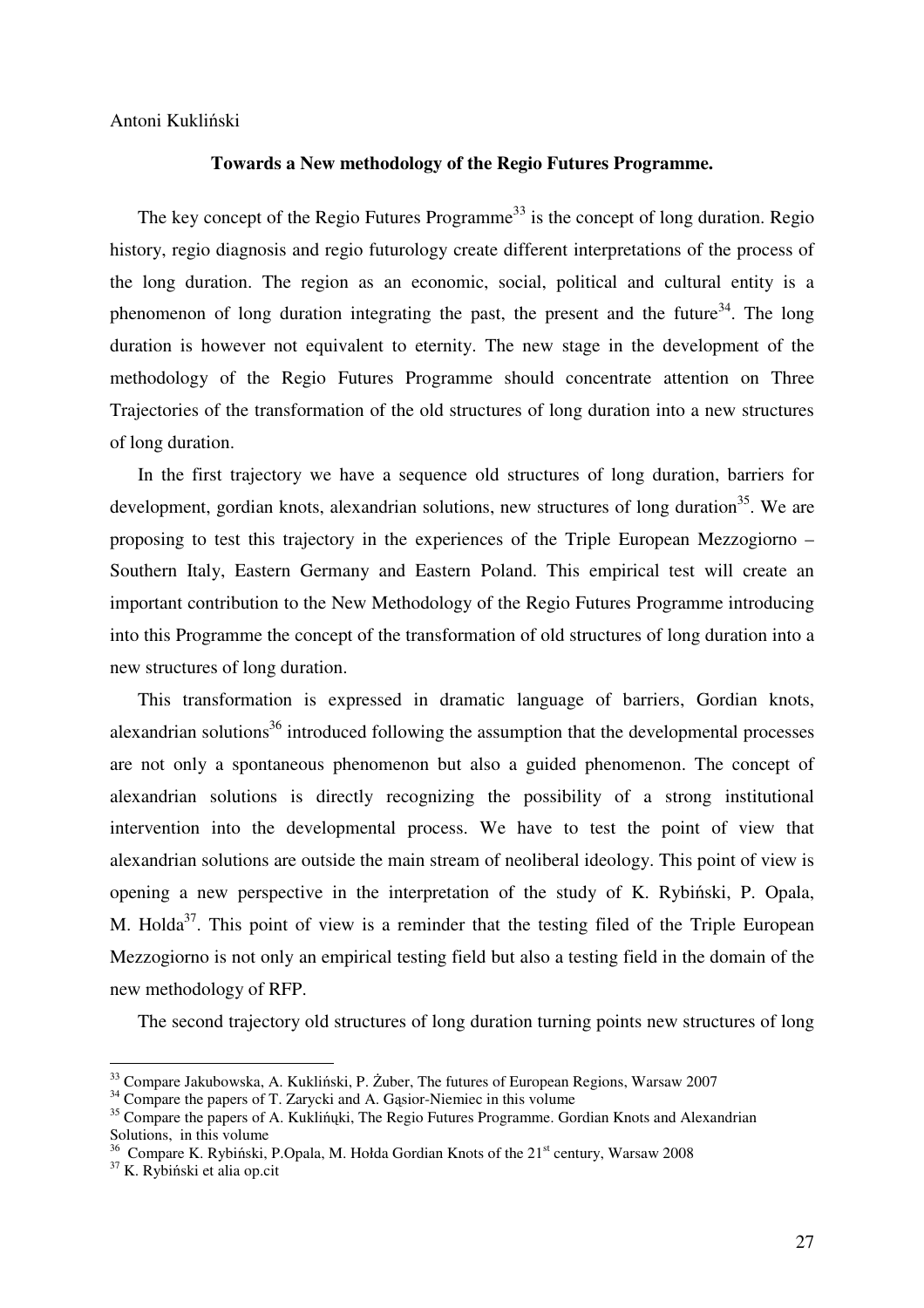duration is a "*simple" minder* trajectory not mentioned yet in the Regio Future Programme. The Promgramme could consider now the question formulated two years  $a\text{g}o<sup>38</sup>$ . Long duration and turning points an integrate system? In the post scriptum to the volume we find the following formulation $39$ 

"*A special challenge is created by the integration of two schools of theoretical and pragmatic reflection:* 

*Primo – the school of long duration Secundo – the school of turning points* 

*In the prevailing intellectual tradition these two schools have been recognized as methodologically and empirically separated fields of theoretical and pragmatic reflection. I hope that the content of this volume is leading us to the following tentative conclusions:* 

*Primo – Both in historical and prospective studies we have to observe multidimensional processes of constant sometimes dramatic interaction of the phenomena of long duration and the phenomena of turning points.* 

*Secundo – A paradoxical thesis might be formulated the processes of long duration are a driving force for the emergence of turning points which in turn open a new stage of long duration.* "

The second trajectory has less pronounced institutional dimensions. Turning points can be recognized preliminarily as rapid transformations of the spontaneous movement of the market forces of social and cultural change seen as objective processes. It is also possible to see the turning points as an element of the decision making processes at the global continental, national and regional levels $40$ .

Anyway in the new stage of the development of the methodology of RFP a special attention should be given to the concept of turning points.

The third trajectory of "*old structures of long duration, path development, path destruction, path creation new structures of long duration*" is very well established in the methodological experiences of the Regio Futures Programme<sup>41</sup>

We have published an excellent set of papers analyzing the theory and methodology of path dependency, path destruction and path creation<sup>42</sup>. We have a good perspective how to develop this line of thinking in the framework of empirical monographic studies and in a still

 $38$  A.Kukliński, B. Skuza (eds) The turning points in the transformation of the global scene, Warsaw 2006

<sup>39</sup> A.Kukliński, B. Skuza op.cit.

 $^{40}$  A.Kukliński, B. Skuza op.cit.

<sup>41</sup> Compare P. Jakubowska, A. Kukliński, P. Żuber (eds) op.cit

<sup>42</sup> P. Jakubowska, A. Kukliński, P. Żuber (eds) op.cit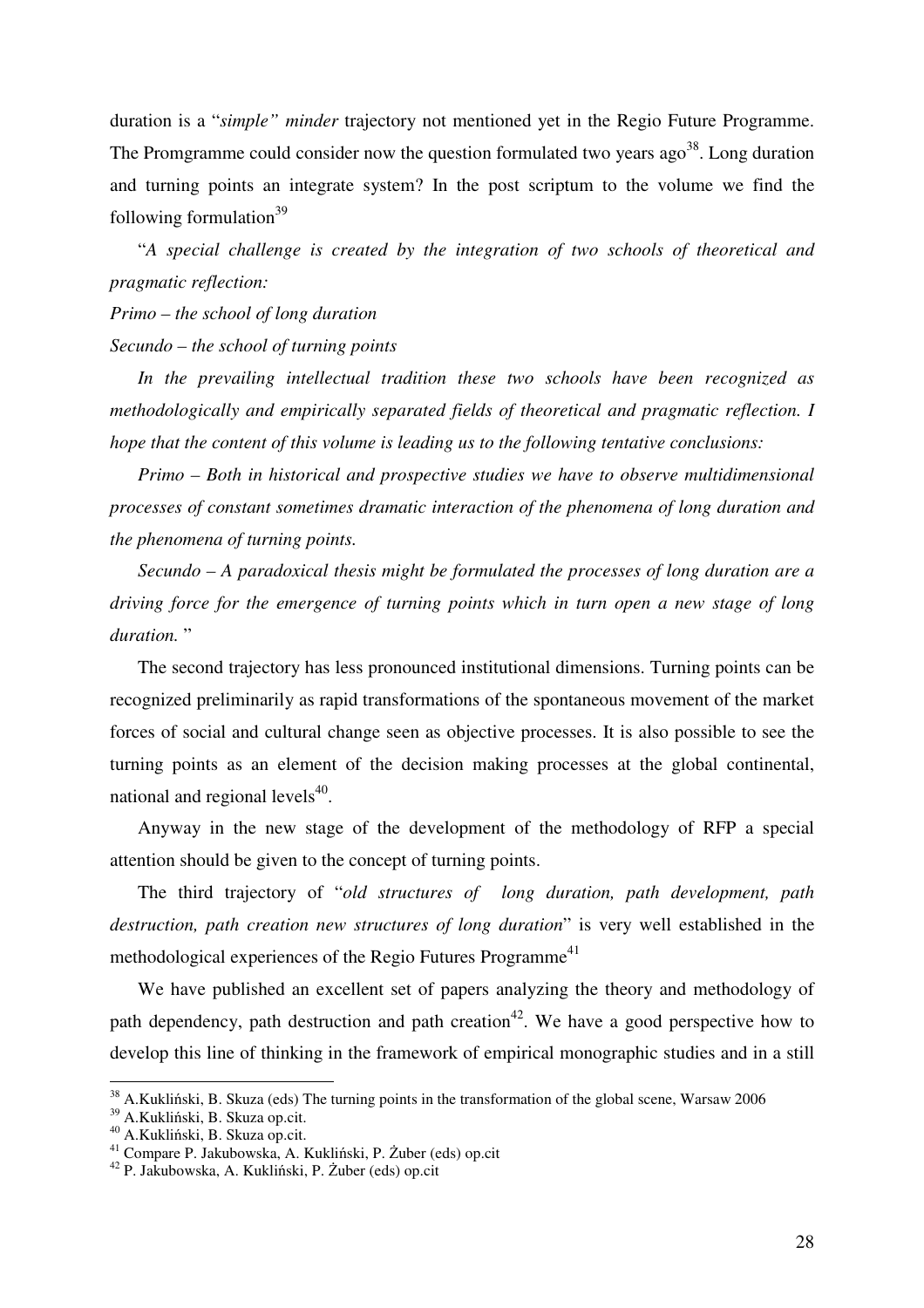more advanced theoretical reflexion. In the New Methodology of the Regio Futures Programme we should try to create a general model integrating the theoretical, methodological and empirical assumptions of the Three Trajectories. In this context we are presenting a map of three trajectories as an incentive for the next cycle of our thinking. We can for example outline new sequences of the following type turning points – alexandrian solutions – new path of development.

#### **The map Three Trajectories**



This new sequence can be seen as a potential nodal space of the three trajectories. Analyzing the map of three trajectories we understand that the concepts presented in these